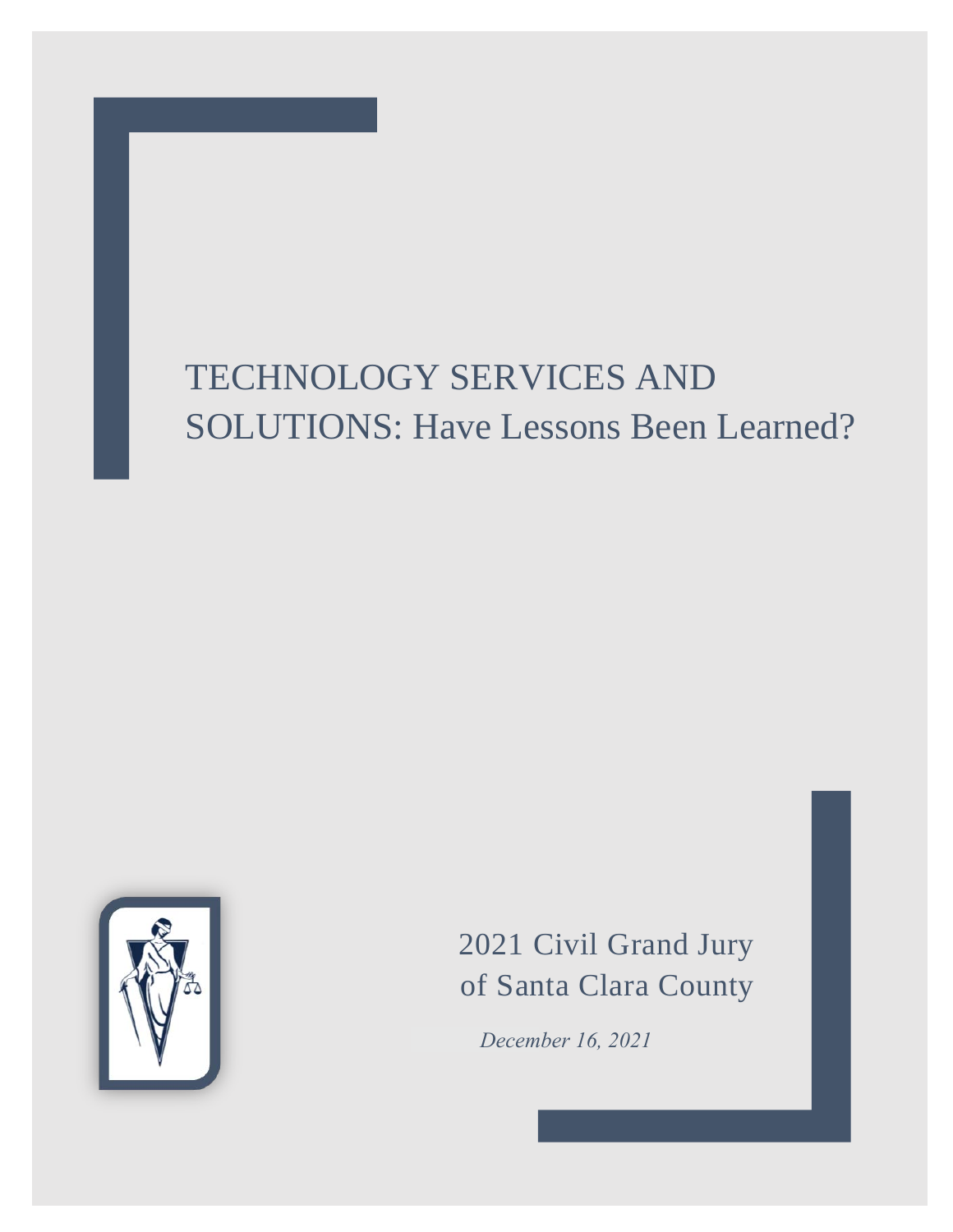# **TABLE OF CONTENTS**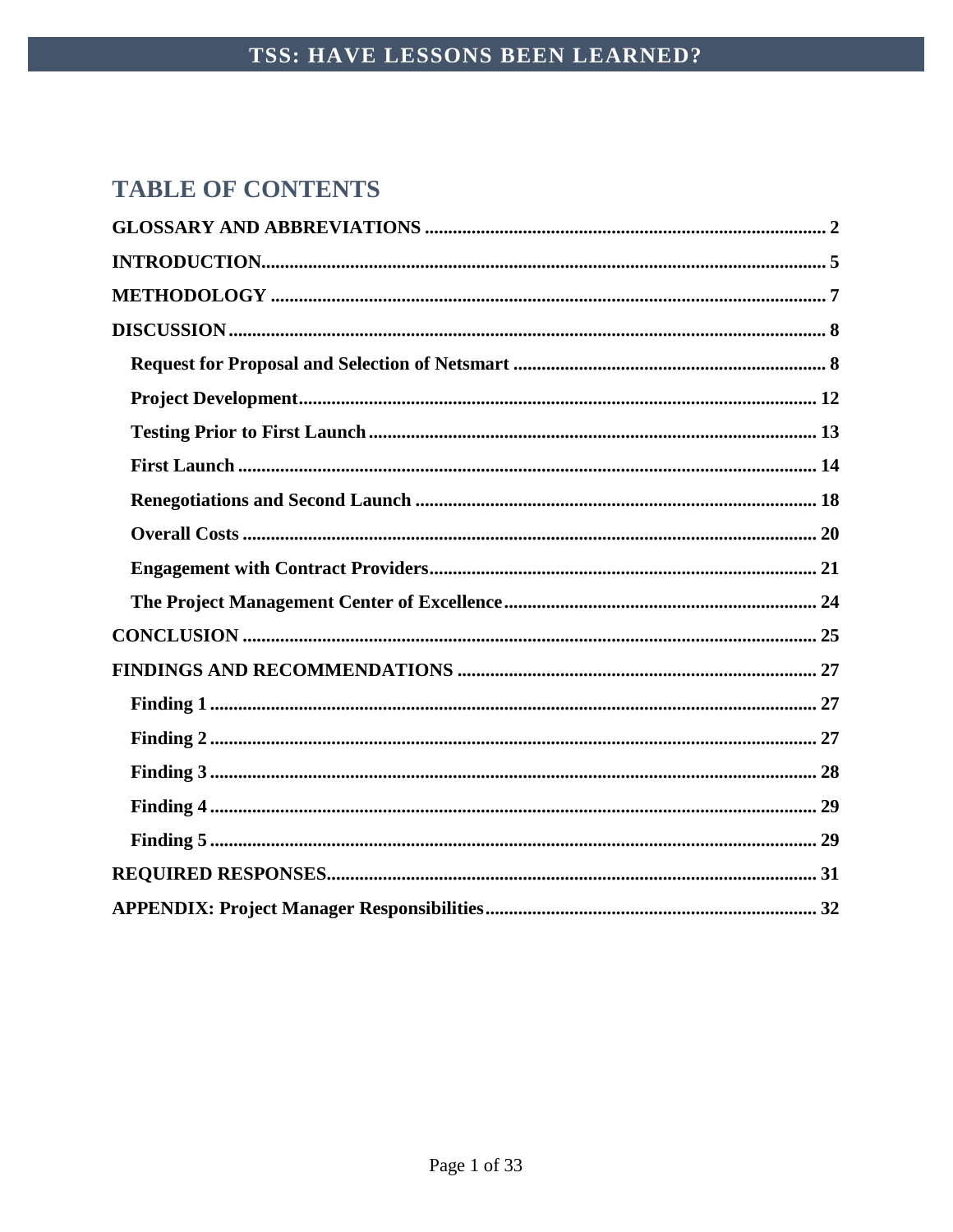# <span id="page-2-0"></span>**GLOSSARY AND ABBREVIATIONS**

| 42 CFR Part 2                     | A section of the Code of Federal Regulations<br>that requires substance use disorder treatment<br>providers to observe privacy and<br>confidentiality restrictions with respect to<br>patient records.                                                                                                                                             |
|-----------------------------------|----------------------------------------------------------------------------------------------------------------------------------------------------------------------------------------------------------------------------------------------------------------------------------------------------------------------------------------------------|
| <b>Behavioral Health</b>          | Behavioral Health Services, often referred to<br>as Behavioral Health, is the department within<br>the County of Santa Clara Health System that<br>works with clients experiencing mental health<br>and behavioral issues.                                                                                                                         |
| <b>CalEQRO</b>                    | California External Quality Review<br>Organization performs an annual evaluation<br>of every county's behavioral health services<br>department.                                                                                                                                                                                                    |
| <b>Contract Provider</b>          | An organization that contracts with the<br>County to provide behavioral health services                                                                                                                                                                                                                                                            |
| <b>CSI</b>                        | Client and Service Information is a system<br>that generates reports required by the State of<br>California for measuring timeliness of mental<br>health care.                                                                                                                                                                                     |
| <b>EHR</b>                        | Electronic Health Record is a digital version<br>of a patient's paper medical record.                                                                                                                                                                                                                                                              |
| <b>Governance Gates Checklist</b> | A Technology Services and Solutions project<br>management form that divides a project into<br>distinct stages                                                                                                                                                                                                                                      |
| <b>Health System</b>              | The County of Santa Clara Health System<br>includes the Behavioral Health Services<br>Department, Public Health Department, Santa<br>Clara Valley Medical Center hospital and<br>clinics, O'Connor Hospital, St. Louise<br>Regional Hospital, Emergency Medical<br>Services Agency, Custody Health Services<br>Department, and Valley Health Plan. |
| <b>HealthLink</b>                 | An electronic health record system, developed<br>by Epic Systems Corporation and used by the<br>County of Santa Clara Health System                                                                                                                                                                                                                |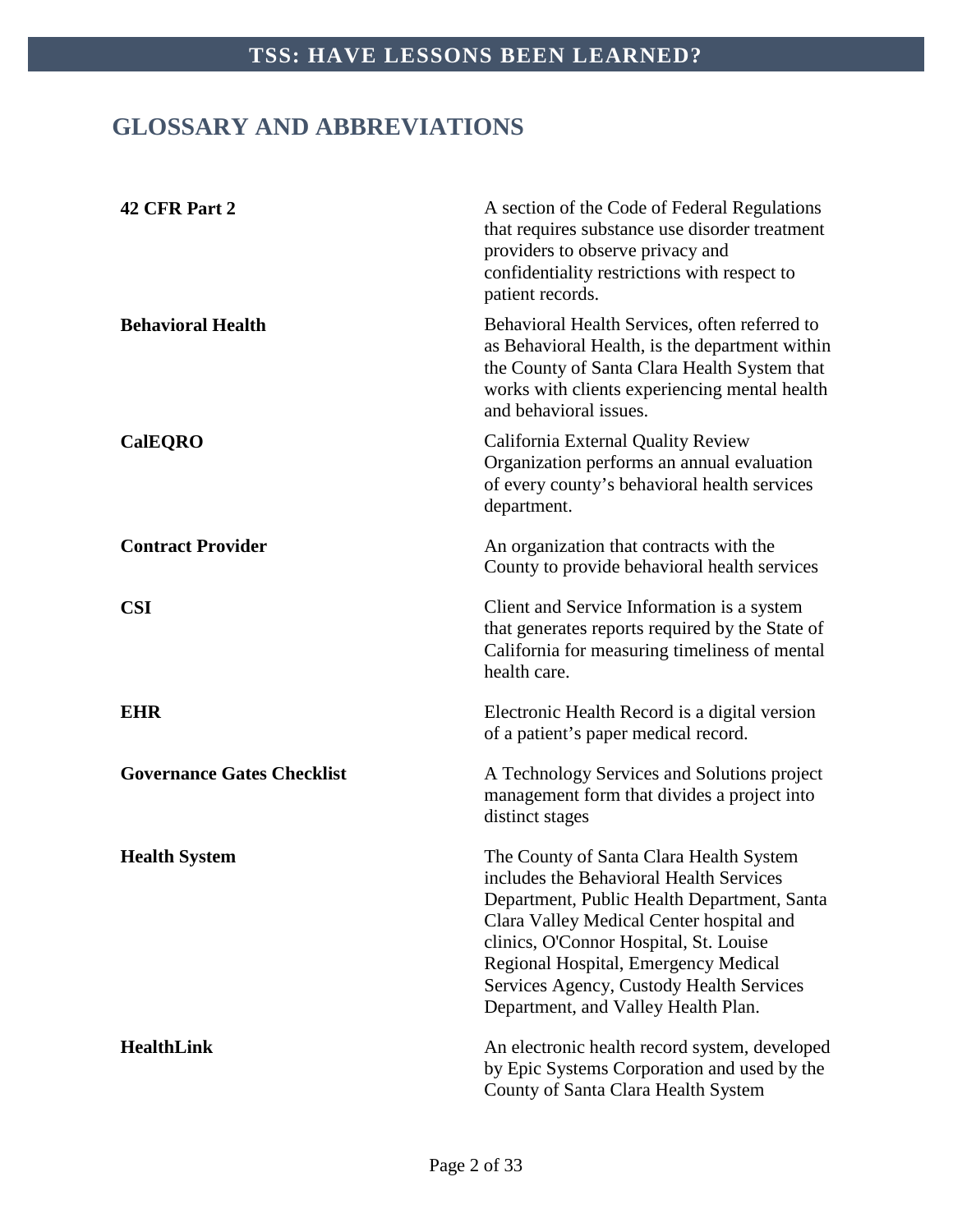| HL7                                            | A network protocol used to electronically<br>transmit medical information                                                                                   |  |
|------------------------------------------------|-------------------------------------------------------------------------------------------------------------------------------------------------------------|--|
| <b>Hospital Finance</b>                        | A department within the Health System that<br>manages patient billing and other financial<br>responsibilities                                               |  |
| <b>HSR</b>                                     | A Health Service Representative is a clerical<br>staff member who registers clients and<br>schedules appointments.                                          |  |
| Medi-Cal                                       | Medi-Cal is California's Medicaid program,<br>which pays for a variety of medical services<br>for children and adults with limited income<br>and resources. |  |
| <b>MHSA</b>                                    | The Mental Health Services Act was passed<br>by California voters in 2004 to expand<br>services to county mental health systems.                            |  |
| <b>Netsmart</b>                                | Netsmart Technologies, Inc. develops<br>electronic health record systems for<br>behavioral health organizations.                                            |  |
| Procurement                                    | The County department responsible for<br>purchasing goods and related services                                                                              |  |
| <b>Project Management Center of Excellence</b> | A Technology Services and Solutions office<br>that administers the Governance Gates<br>Checklist                                                            |  |
| <b>ProviderConnect</b>                         | A Netsmart module that allows contract<br>providers to securely transmit medical data to<br>the County through a web interface                              |  |
| <b>ProviderConnect Enterprise</b>              | A Netsmart module that allows contract<br>providers to securely transmit medical records<br>to the County through a programmatic<br>interface               |  |
| <b>RFP</b>                                     | A Request for Proposals is a document that<br>solicits bids from vendors for County<br>services.                                                            |  |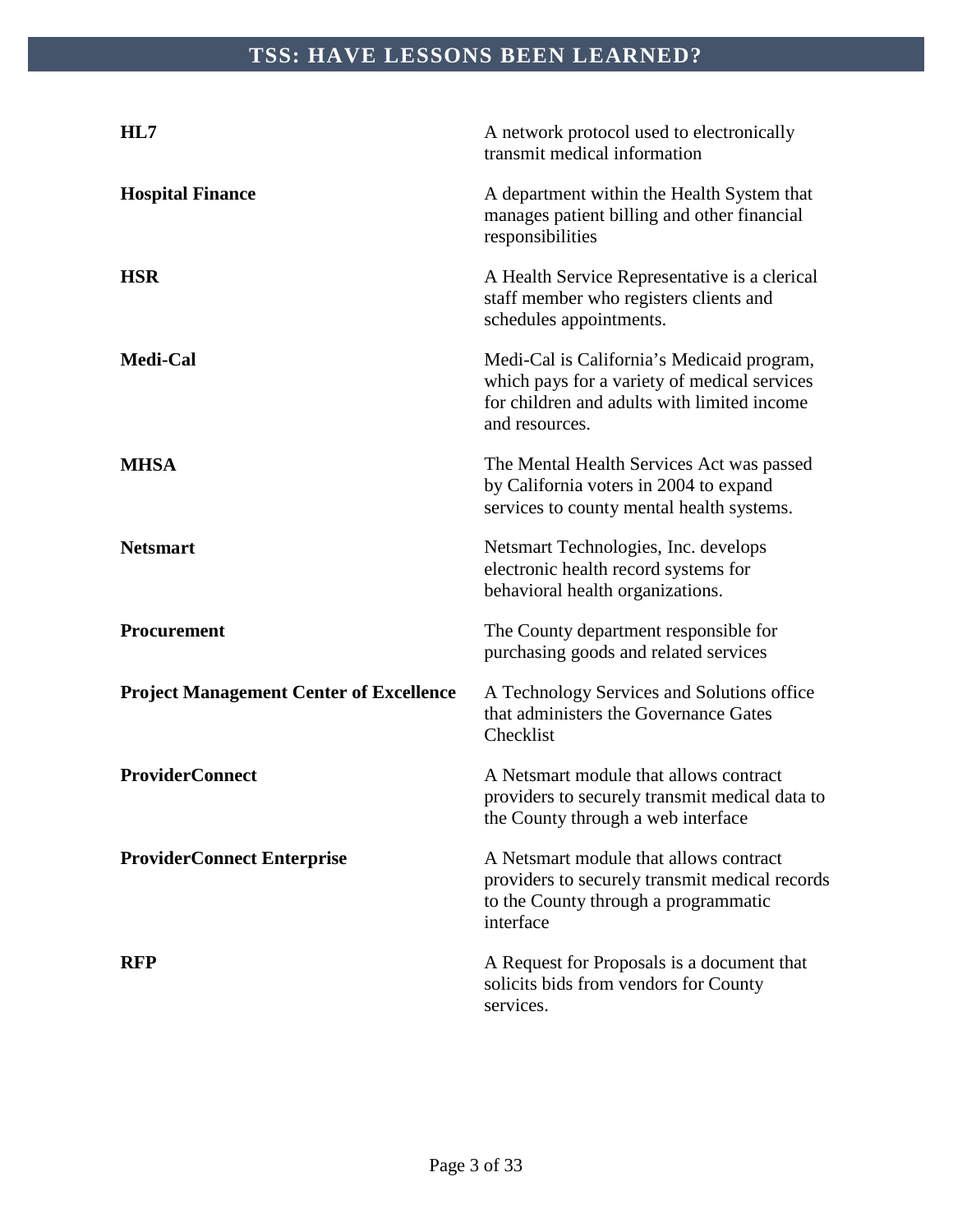| <b>Short-Doyle Act</b> | The Short-Doyle Act established a county-<br>based, rather than state-based, behavioral<br>health system. It includes requirements that<br>must be followed when submitting claims to<br>Medi-Cal. |
|------------------------|----------------------------------------------------------------------------------------------------------------------------------------------------------------------------------------------------|
| <b>SUTS</b>            | Substance Use Treatment Services is the<br>division of the Behavioral Health Services<br>Department that provides alcohol and drug<br>treatment services.                                          |
| <b>TSS</b>             | Technology Services and Solutions is the<br>County of Santa Clara information<br>technology (IT) department.                                                                                       |
| <b>Uni/Care</b>        | The software system used by Behavioral<br>Health Services prior to 2018                                                                                                                            |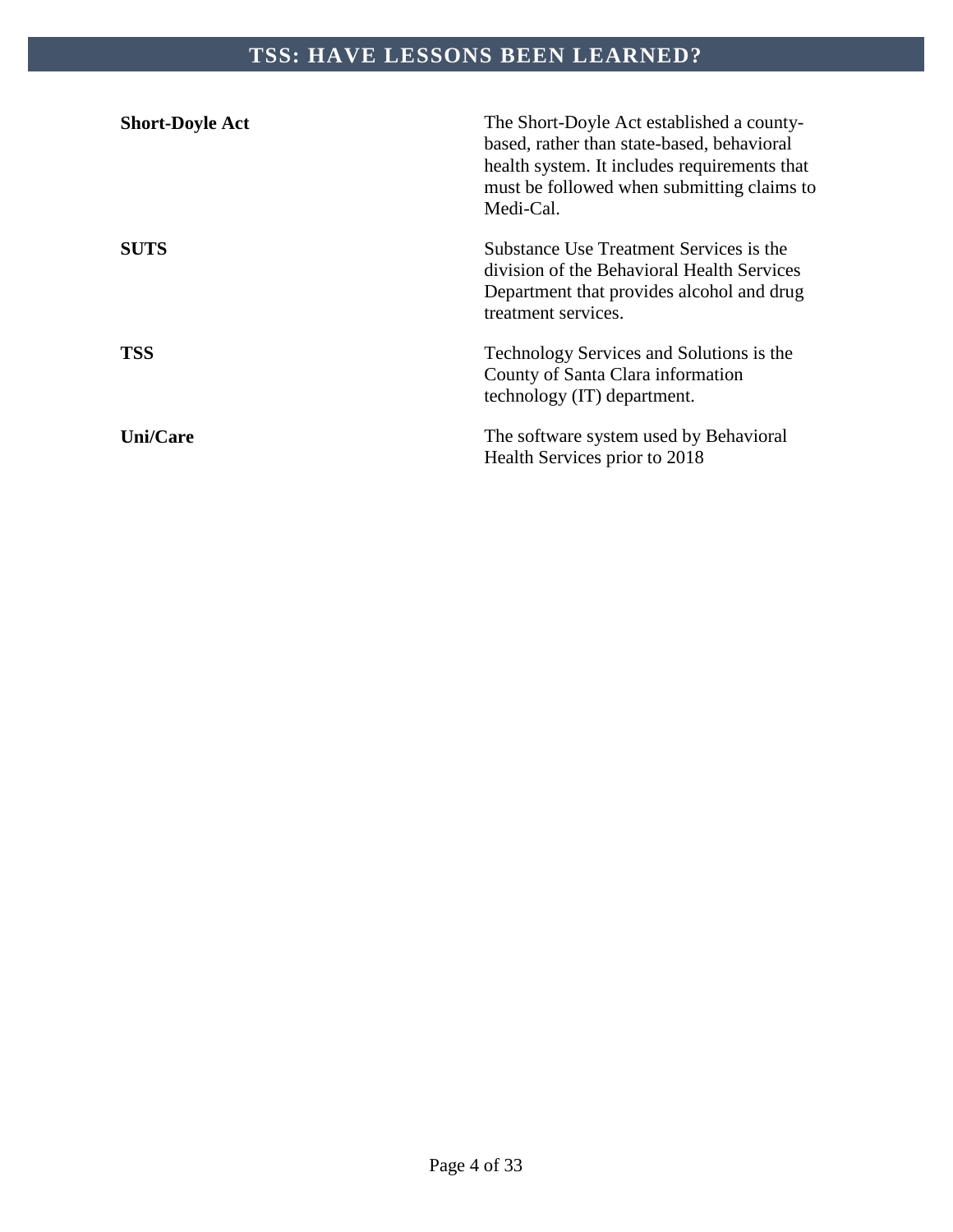# <span id="page-5-0"></span>**INTRODUCTION**

 $\overline{a}$ 

Complex software projects are notorious for encountering delays and cost overruns. However, sophisticated development teams can overcome these challenges by using software engineering best practices, following established project management frameworks, and continually learning lessons from past projects. The 2021 Civil Grand Jury of Santa Clara County (Civil Grand Jury) investigated one troubled project to understand what went wrong.

This report looks at one particular example as a case study. In 2018, the County launched a customized electronic health record (EHR) system for clinics in the Behavioral Health Services Department (Behavioral Health). Development of this system was overseen by Technology Services and Solutions (TSS), the County's information technology department, which is responsible for managing the County's computer hardware, software, and network infrastructure. The EHR system was intended to modernize clinical record-keeping, patient billing, and reporting for State and County oversight.

The County Health System operates the County-owned hospitals and clinics. In 2013, most of the Health System departments started using an EHR system named HealthLink (made by Epic Systems Corporation) to keep track of patient healthcare records. However, HealthLink did not fully meet the needs of one Health System department, Behavioral Health.

Behavioral Health is the department that works with clients experiencing mental health or substance use issues. Clients experiencing mild or moderate symptoms can receive support from the County's primary care clinics, but clients with severe issues are seen at clinics that specialize in behavioral health. The 14 Behavioral Health specialty clinics operated by the County serve less than 20% of the demand for services. Consequently, the County contracts with non-profit providers for additional clinics to provide more than 80% of behavioral health services.<sup>[1](#page-5-1)</sup>

Most behavioral health services are covered by Medi-Cal, which is California's public health insurance program that provides health care coverage to low-income individuals and families. Medi-Cal contributes \$100 million to \$120 million in annual revenue to Behavioral Health and has specific claims requirements for behavioral health services. Because these claims requirements were not supported by HealthLink, TSS selected Netsmart, a vendor specializing in behavioral

[https://www.caleqro.com/data/MH/Reports%20and%20Summaries/Prior%20Years%20Reports%20and%20Summa](https://www.caleqro.com/data/MH/Reports%20and%20Summaries/Prior%20Years%20Reports%20and%20Summaries/Fiscal%20Year%202020-2021%20Reports/MHP%20Reports/Santa%20Clara%20MHP%20EQRO%20Final%20FY20-21%2003.24.21.pdf) [ries/Fiscal%20Year%202020-](https://www.caleqro.com/data/MH/Reports%20and%20Summaries/Prior%20Years%20Reports%20and%20Summaries/Fiscal%20Year%202020-2021%20Reports/MHP%20Reports/Santa%20Clara%20MHP%20EQRO%20Final%20FY20-21%2003.24.21.pdf)

<span id="page-5-1"></span><sup>&</sup>lt;sup>1</sup> Behavioral Health Concepts (CalEQRO), "FY2020-21 Medi-Cal Specialty Mental Health External Quality Review: Santa Clara MHP Final Report," p. 46, January 14, 2021,

[<sup>2021%20</sup>Reports/MHP%20Reports/Santa%20Clara%20MHP%20EQRO%20Final%20FY20-21%2003.24.21.pdf.](https://www.caleqro.com/data/MH/Reports%20and%20Summaries/Prior%20Years%20Reports%20and%20Summaries/Fiscal%20Year%202020-2021%20Reports/MHP%20Reports/Santa%20Clara%20MHP%20EQRO%20Final%20FY20-21%2003.24.21.pdf)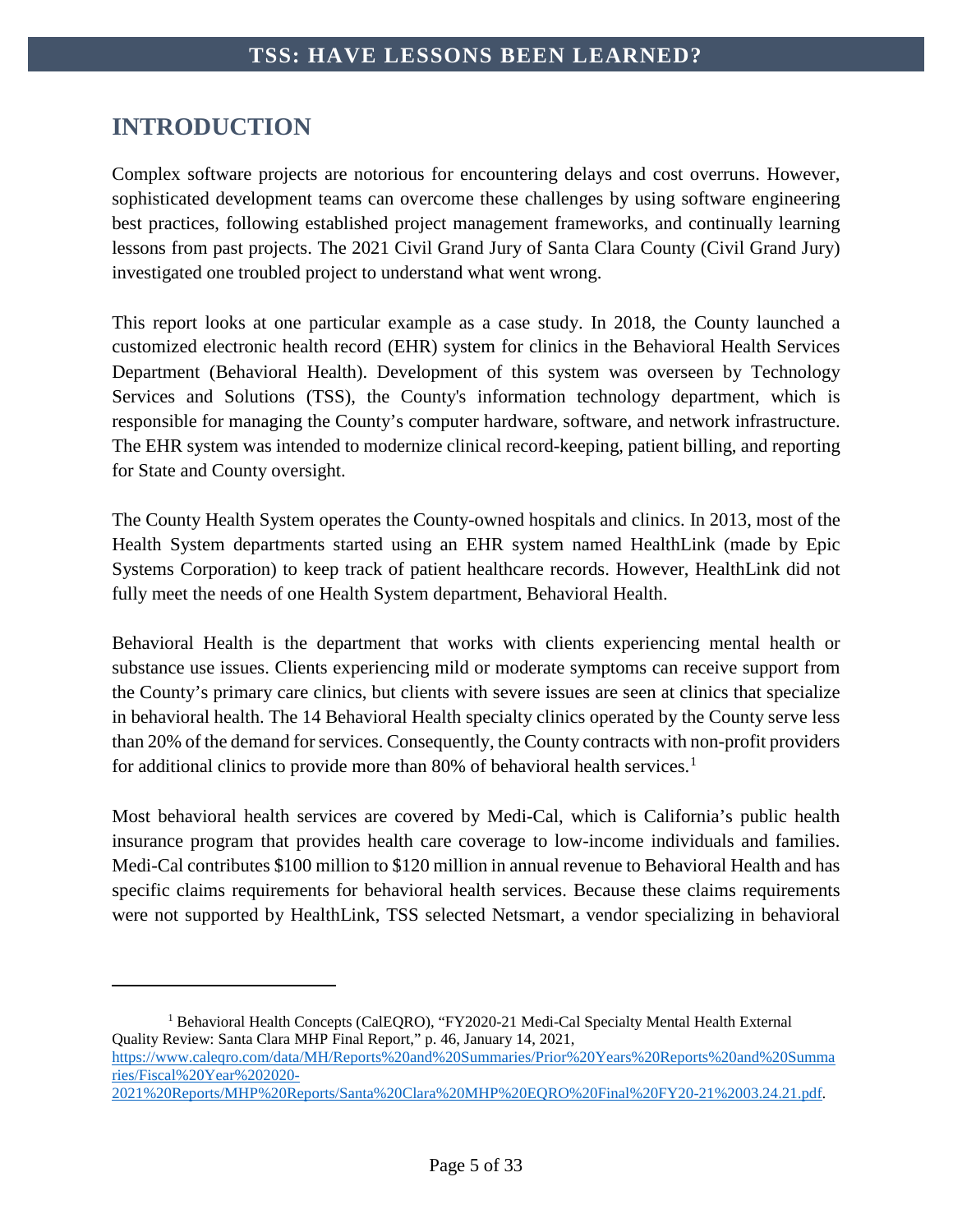health services, to provide the billing software. As discussed later in this report, linking HealthLink with Netsmart complicated the project.

After almost two years of planning and development, the new EHR system was launched in February 2018. However, once the system became operational, the County detected numerous errors in the pending behavioral health Medi-Cal claims. The County halted the billing component of the new system and faced the crisis of potentially losing millions in reimbursements. Medi-Cal requires claims to be submitted within one year from the date of service, and it was unclear how long it would take to fix the billing problems. Management formed a billing remediation team to correct the problems and managed to resolve most of the billing issues before the Medi-Cal deadlines expired. Nevertheless, such an intensive effort on individual claims was unsustainable, and by late 2018 the County decided to redesign the EHR system.

There are a number of important lessons to be learned from this project. After a more detailed discussion of the history of this multiyear project, several areas are identified as the root causes of the troubles encountered. These include insufficient attention to the initial analysis and feasibility of the project, a failure to follow industry best practices for project management, and the lack of testing necessary to ensure a successful deployment. In addition, miscommunication among County departments led to problems while negotiating amendments to the original Netsmart agreement. Finally, there are concerns that the current phase of the project lacks sufficient planning and project management controls. In this report, the Civil Grand Jury provides 12 recommendations the County and TSS can adopt to help prevent similar mishaps with future software projects.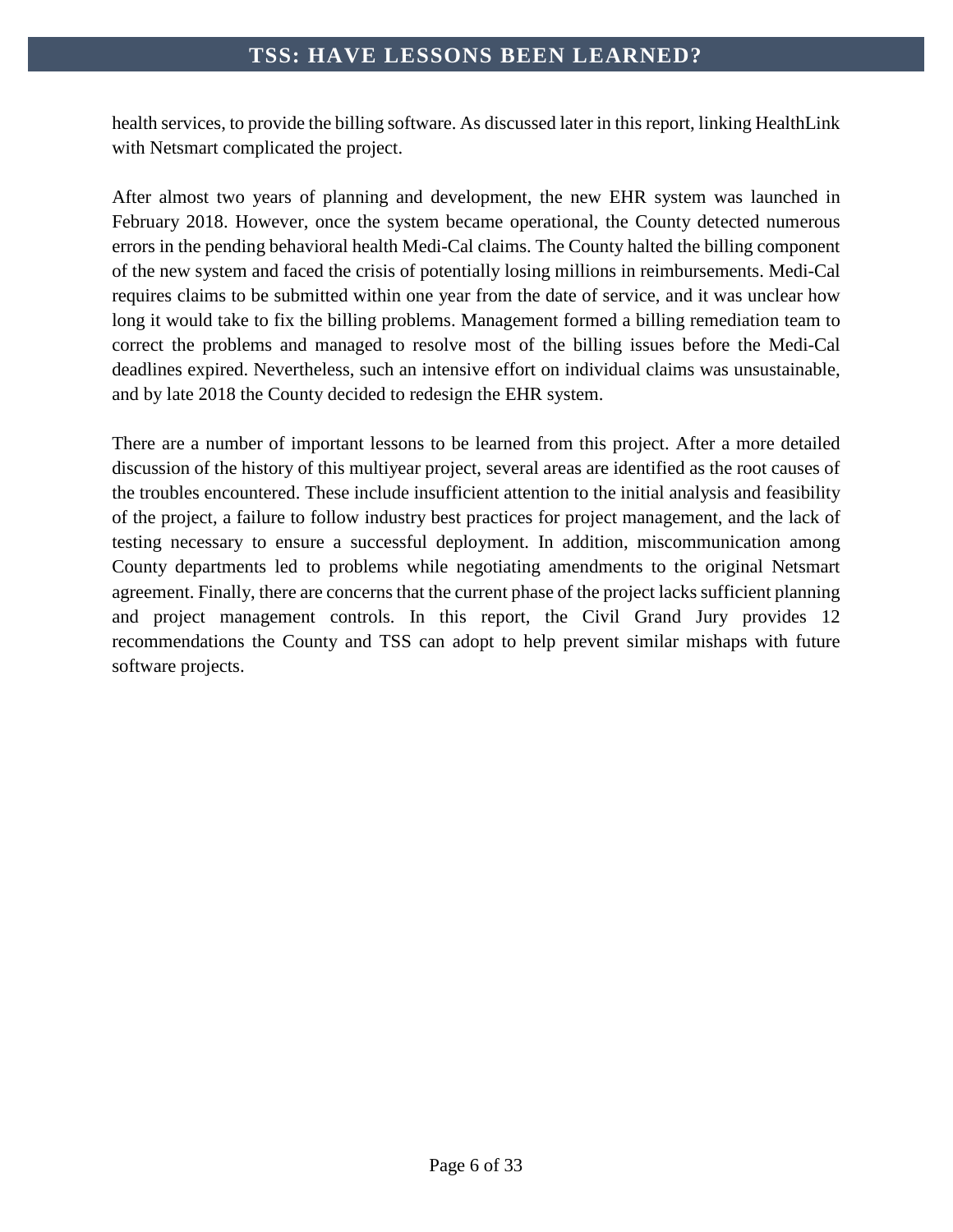# <span id="page-7-0"></span>**METHODOLOGY**

The Civil Grand Jury held more than 45 interviews with staff from TSS, Behavioral Health, Hospital Finance, Procurement, contract providers, and software vendors.

Documents from the following areas were reviewed during the investigation:

- CalEQRO reviews
- Management Audits of TSS and Behavioral Health
- Email and draft documents associated with the evaluation of software vendor proposals
- Draft Statements of Work written during negotiations with Netsmart
- Workflows describing how clinicians and clerical staff would use the new EHR system
- The Netsmart Agreement and subsequent amendments
- Videos of the Board of Supervisors' Health and Hospital Committee meetings
- Video of the Board of Supervisors meeting concerning the Netsmart project
- Internal documents describing efforts to correct the billing problems
- Detailed billing charges for 2018-2019
- Comparison of Behavioral Health revenue for 2017-2020
- TSS Reports and Project Management documents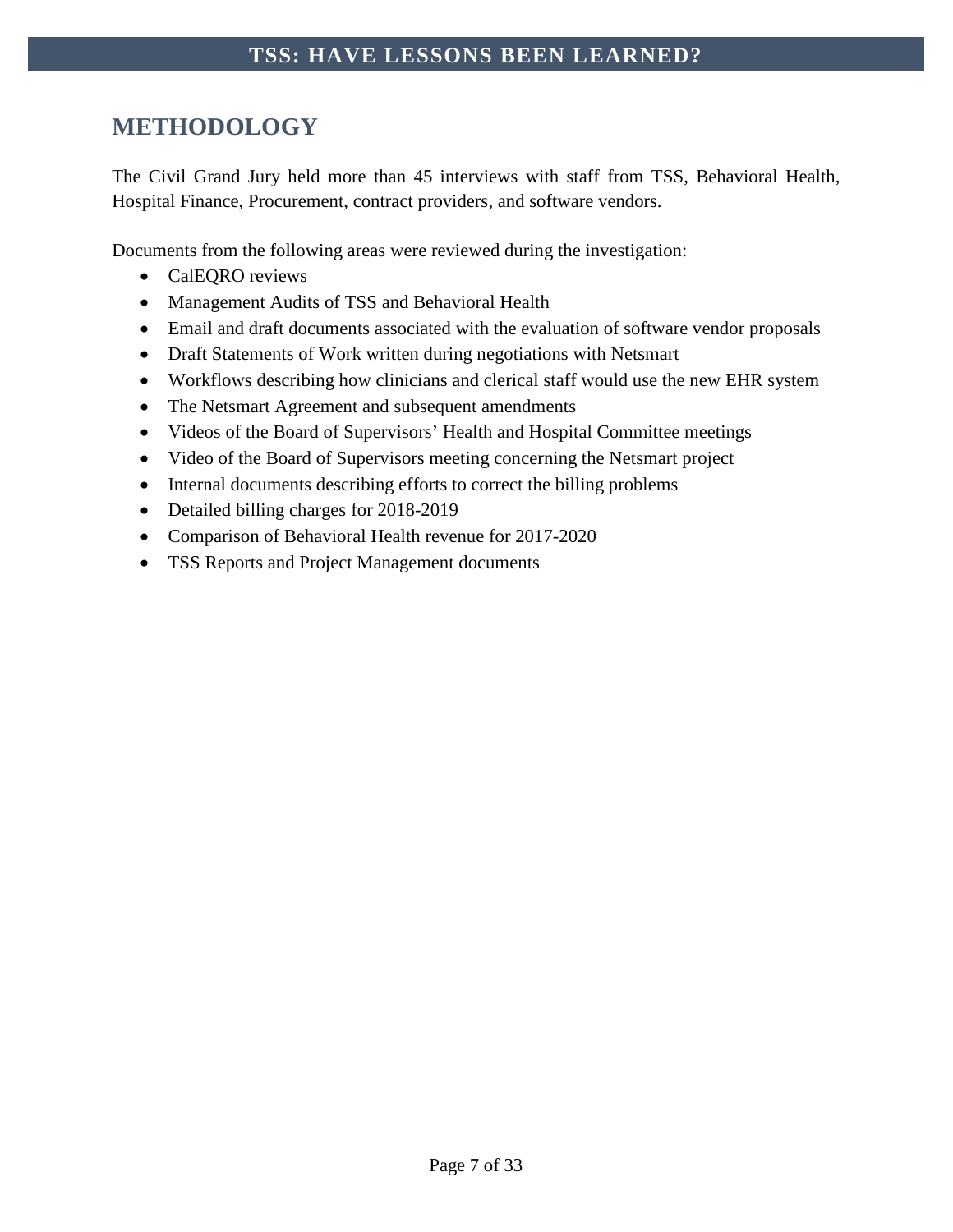# <span id="page-8-0"></span>**DISCUSSION**

The timeline below shows the development phases of the project. The highlighted portion in red is discussed in the following "Request for Proposal and Selection of Netsmart" section.



# <span id="page-8-1"></span>**Request for Proposal and Selection of Netsmart**

By 2016, Behavioral Health had been using Uni/Care for almost 20 years to handle billing and patient care records (see Figure 1). Uni/Care no longer provided all the capabilities needed by the County, so the County began to search for a replacement system.



Figure 1. In 2016, Behavior Health clinics used Uni/Care while hospitals and other medical clinics used HealthLink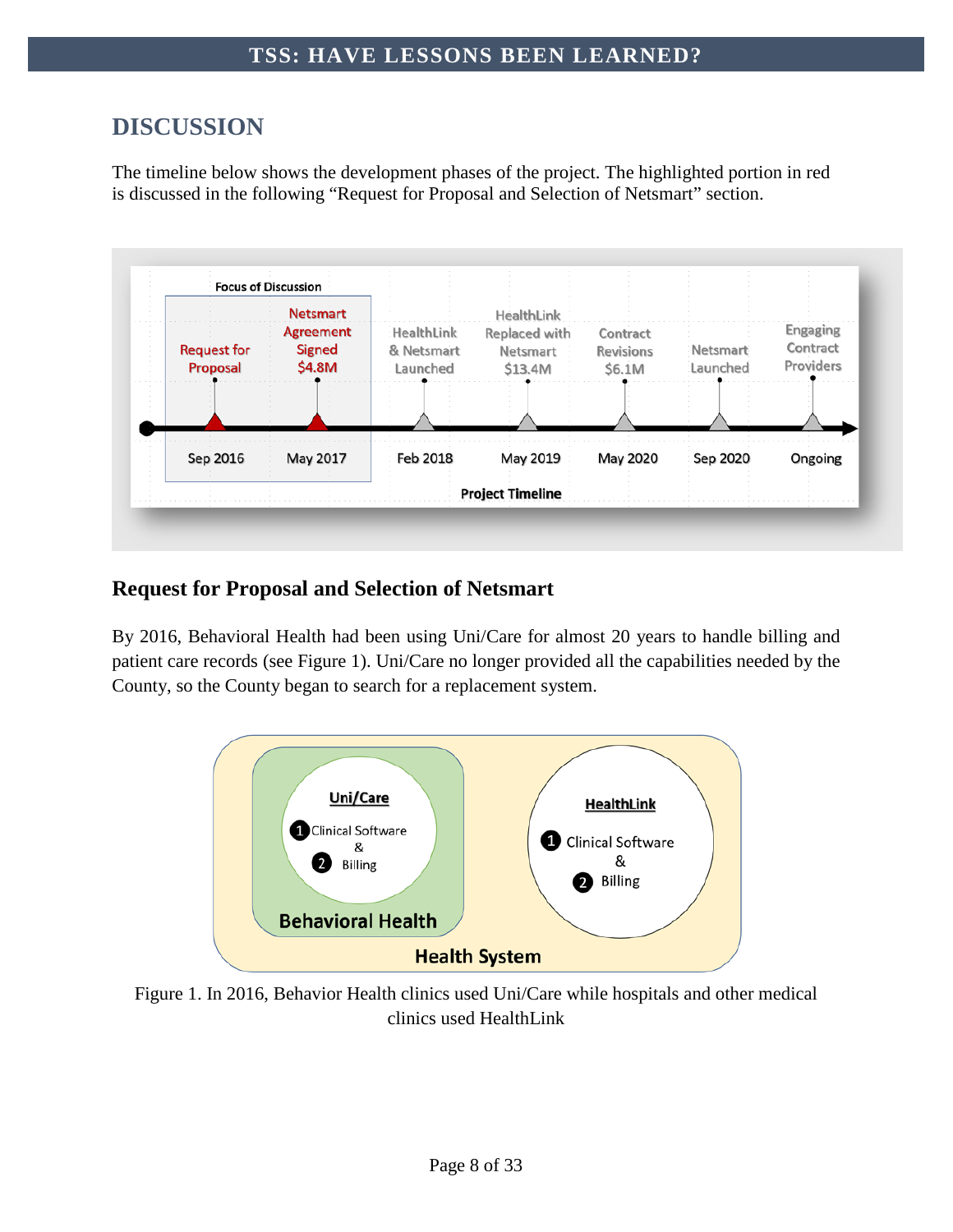In particular, Behavioral Health needed several types of system functions:

- Clinical software used by clinicians, psychologists, and psychiatrists to enter client diagnoses, treatment plans, and progress notes
- Billing software used by Hospital Finance to bill Medi-Cal, Medicare, and insurance companies
- Practice Management software used by the clinics' Health Service Representatives (HSRs) to admit clients, create the health records, and enter demographic information needed for state reporting
- Managed Services Organization software used by the County to manage service authorization and claims adjudication for contract providers
- Software used by contract providers to transmit medical records to the County

The County issued its formal Request for Proposals (RFP) in September 2016, inviting interested software vendors to submit bids for all system capabilities listed above, except for the clinical software, which was to be provided by HealthLink.

The Procurement Department oversees the process used to select software vendors and manages contract negotiations. An evaluation committee made up of six directors and managers from TSS, Behavioral Health, and the Hospital Finance Division was formed to review software vendor proposals. Five additional directors and managers from these departments were subject matter experts who assisted the evaluation committee.

After receiving and evaluating five bids, the committee recommended the acceptance of the Netsmart proposal. The Netsmart Agreement was signed in May 2017 for a total anticipated cost of \$4.8M.

#### **Decision to use HealthLink for clinical software**

The County did not include clinical software in the RFP because the Health System's management had already decided to use HealthLink. The decision to use HealthLink was understandable because the Health System, which includes the Behavioral Health, had been using HealthLink in County hospitals and primary care clinics since 2013. Clinicians generally liked HealthLink, and some of the Behavioral Health clinicians had become accustomed to using it while working in the County hospitals and primary care clinics.

More importantly, HealthLink gave clinicians the total view of a client's health. Treatment plans could be developed, and medication could be prescribed, while taking into consideration all aspects of the client's health.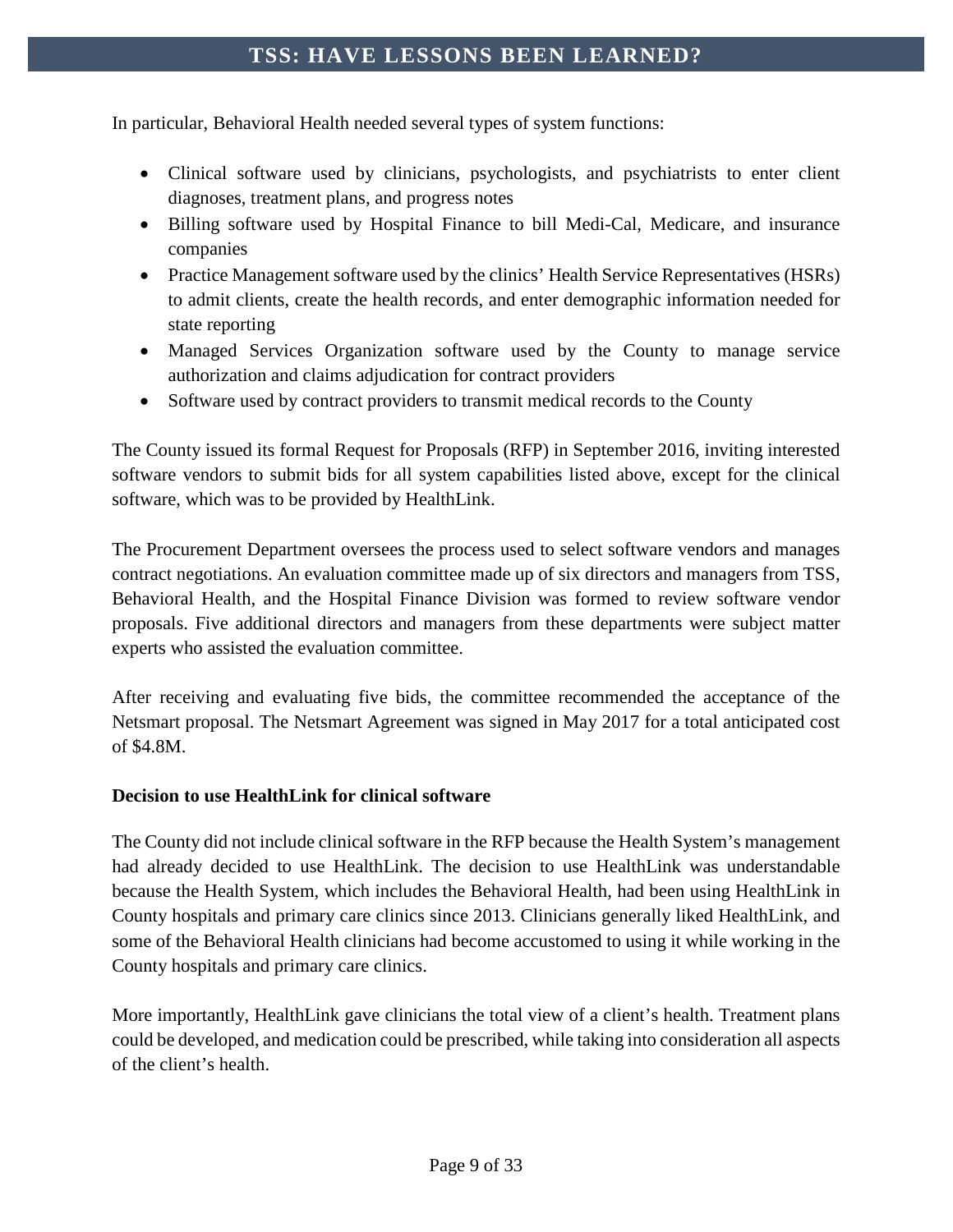However, there were behavioral health requirements that HealthLink could not support. For instance, California's Short-Doyle Act imposes rules on how to file Medi-Cal claims for behavioral health services. HealthLink targets medical settings, not behavioral health, and HealthLink does not support the Short-Doyle Act billing requirements. Consequently, the Behavioral Health client's diagnosis, treatment plan, billing charges, and other information contained within the HealthLink medical record must be transmitted to the Netsmart billing software, with Netsmart constructing the Medi-Cal claim.

#### **Linking HealthLink with Netsmart**

The County's initial plan was to have Netsmart import the data from HealthLink using HL7, a standardized protocol for transmission of medical data (see Figure 2). No other county in California had attempted to connect HealthLink with Netsmart, and there were warnings that this would be difficult.



Figure 2. Initial plan in 2017: All medical and Behavioral Health clinics use HealthLink for clinical software; HealthLink sends data to Netsmart for Behavioral Health billing.

California's External Quality Review Organization (CalEQRO) is an organization that contracts with the state to perform annual audits of every county's behavioral health program. The FY2017- 18 report for the County, published in January 2018, warned that the "simultaneous implementations [of HealthLink with Netsmart] are ambitious undertakings given the nominal level of available technical and project management staffing."[2](#page-10-0) The review continued by warning

<span id="page-10-0"></span> $\overline{a}$ <sup>2</sup> Behavioral Health Concepts (CalEQRO), "FY17-18 Medi-Cal Specialty Mental Health External Quality Review: Santa Clara MHP Final Report," p. 6, January 25, 2018,

[https://www.caleqro.com/data/MH/Reports%20and%20Summaries/Prior%20Years%20Reports%20and%20Summa](https://www.caleqro.com/data/MH/Reports%20and%20Summaries/Prior%20Years%20Reports%20and%20Summaries/Fiscal%20Year%202017-2018%20Reports/MHP%20Reports/Santa%20Clara%20MHP%20EQRO%20Final%20Report%20FY17-18%20JP%20v4.pdf) [ries/Fiscal%20Year%202017-](https://www.caleqro.com/data/MH/Reports%20and%20Summaries/Prior%20Years%20Reports%20and%20Summaries/Fiscal%20Year%202017-2018%20Reports/MHP%20Reports/Santa%20Clara%20MHP%20EQRO%20Final%20Report%20FY17-18%20JP%20v4.pdf)

[<sup>2018%20</sup>Reports/MHP%20Reports/Santa%20Clara%20MHP%20EQRO%20Final%20Report%20FY17-](https://www.caleqro.com/data/MH/Reports%20and%20Summaries/Prior%20Years%20Reports%20and%20Summaries/Fiscal%20Year%202017-2018%20Reports/MHP%20Reports/Santa%20Clara%20MHP%20EQRO%20Final%20Report%20FY17-18%20JP%20v4.pdf) [18%20JP%20v4.pdf.](https://www.caleqro.com/data/MH/Reports%20and%20Summaries/Prior%20Years%20Reports%20and%20Summaries/Fiscal%20Year%202017-2018%20Reports/MHP%20Reports/Santa%20Clara%20MHP%20EQRO%20Final%20Report%20FY17-18%20JP%20v4.pdf)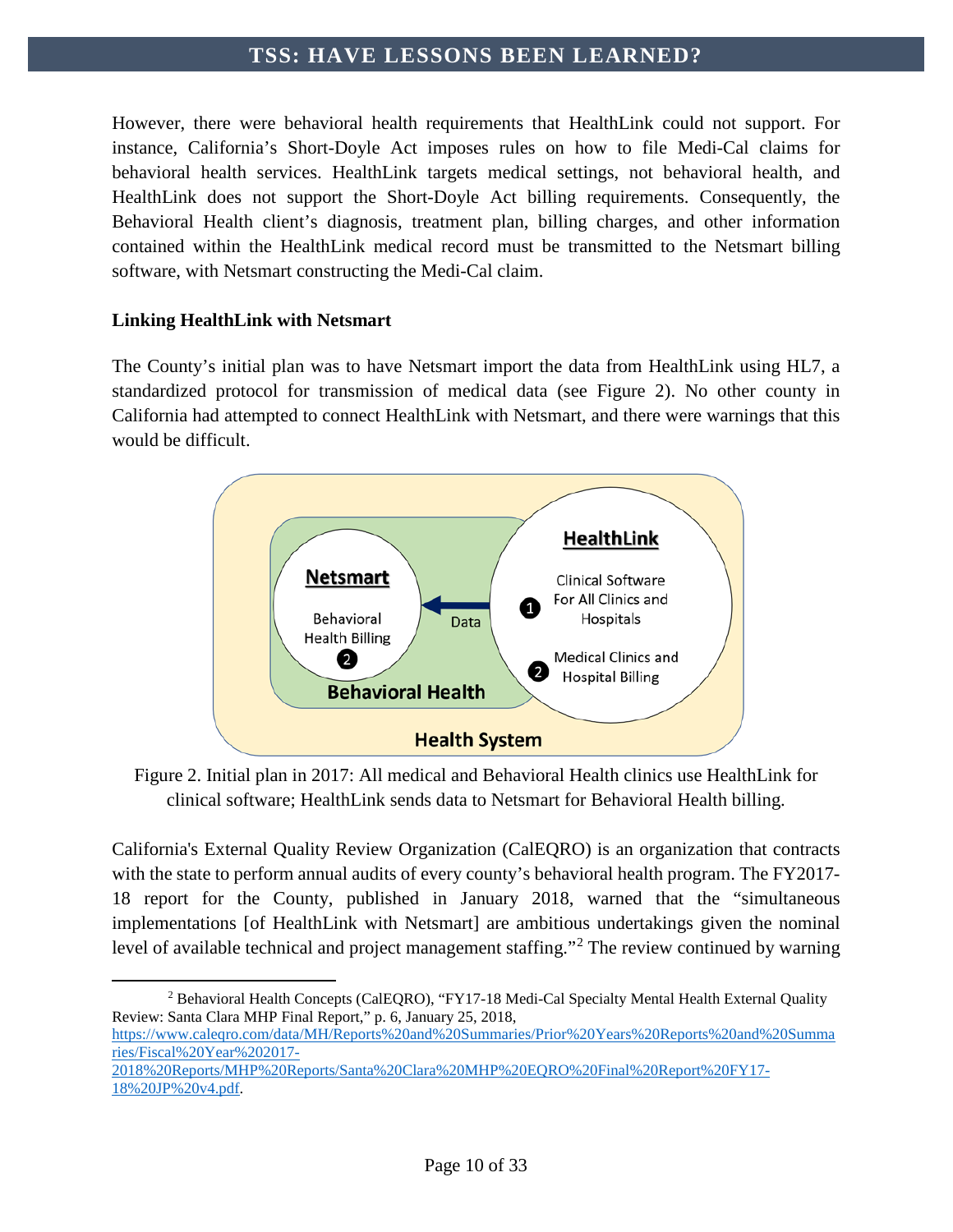that Behavioral Health "will be dependent for its success on the reliable seamless coordinated operation of two highly complex information systems working together in a way that has little precedent in California."[3](#page-11-0)

In addition to the CalEQRO warnings, the Civil Grand Jury learned that several people within the County believed linking HealthLink with Netsmart was not feasible. Although TSS is the department with technical experts, the concerns were raised from staff within Behavioral Health and Hospital Finance. TSS discounted their concerns. [\(Finding 1\)](#page-27-1)

#### **Client confidentiality**

Substance Use Treatment Services (SUTS) is a division within Behavioral Health that provides alcohol and drug use services. During the development of the project, the federal government issued updated regulations (42 CFR Part 2) that impose strict confidentiality requirements on the records of SUTS clients. Specifically, a client must provide written consent for every medical provider to view their records. [4](#page-11-1)

This confidentiality requirement conflicts with the "see everywhere" design of HealthLink. To get around this problem, it was initially decided to have clients sign a consent that would list all medical practitioners who could view their HealthLink medical record. Upon further study, it was decided this approach was not feasible as it would not be possible to remove the confidential information from the client's medical record if the client were to later withdraw consent.

To resolve this issue, it was decided that SUTS providers would not use HealthLink. Instead, they would continue to use Uni/Care until a better solution was available.

 $\overline{a}$ 

<sup>3</sup> Ibid., p. 56.

<span id="page-11-1"></span><span id="page-11-0"></span><sup>4</sup> Federal Register, "Confidentiality of Substance Use Disorder Patient Records," January 18, 2017, [https://www.federalregister.gov/documents/2017/01/18/2017-00719/confidentiality-of-substance-use-disorder](https://www.federalregister.gov/documents/2017/01/18/2017-00719/confidentiality-of-substance-use-disorder-patient-records)[patient-records;](https://www.federalregister.gov/documents/2017/01/18/2017-00719/confidentiality-of-substance-use-disorder-patient-records) see additional explanation in U.S. Department of Health and Human Services, Substance Abuse and Mental Health Services Administration, "Substance Abuse Confidentiality Regulations," accessed September 24, 2021, [https://www.samhsa.gov/about-us/who-we-are/laws-regulations/confidentiality-regulations-faqs.](https://www.samhsa.gov/about-us/who-we-are/laws-regulations/confidentiality-regulations-faqs)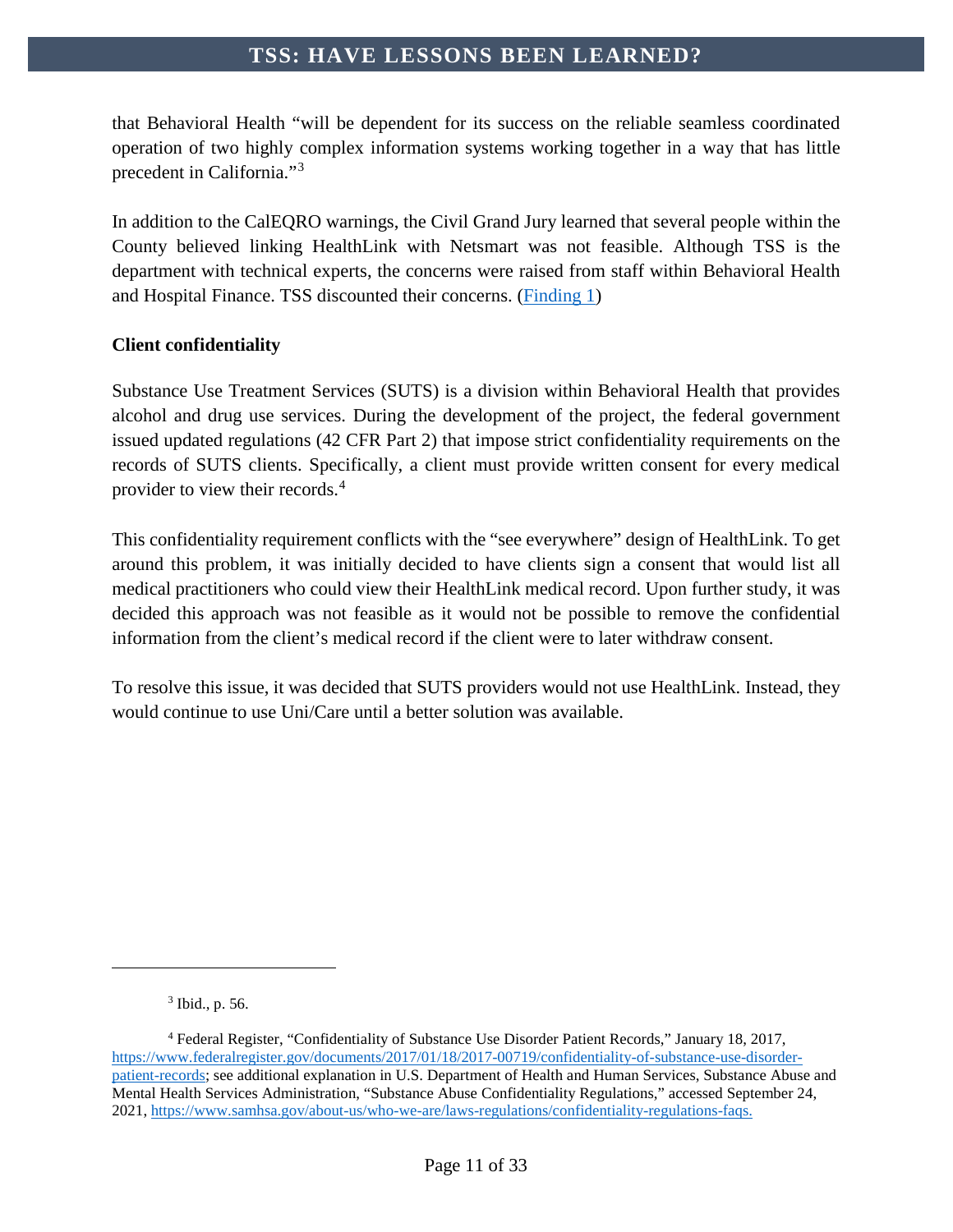

# <span id="page-12-0"></span>**Project Development**

Implementation of the HealthLink/Netsmart project began after the Netsmart Agreement was signed in May 2017. During the project development phase, work by staff in TSS, Behavioral Health, and Hospital Finance needed to be coordinated.

#### **Role of the project manager**

In a project of this scope and complexity, involving the integration of systems from two vendors, project management knowledge and skills are paramount.

The Netsmart Agreement stated that the "Project Manager will provide overall project management and leadership for the Santa Clara tasks." (See [Appendix\)](#page-32-0) Among the list of duties, the project manager was responsible for the following:

- Manage resource allocation and management of all Santa Clara resources
- Manage the project schedule
- Ensure tasks are completed on time

The Netsmart Agreement also stated that "while a background in project management is not necessary it can be helpful." The County's inability to recognize the value of project management experience created the potential for additional risks to the project.

For the HealthLink/Netsmart project, there were two project managers: one oversaw the Netsmart work, while the other person oversaw the HealthLink work. Both were contractors hired on a shortterm basis for this one project. Contractors have a limited amount of institutional knowledge and often lack the relationships or influence to elicit cooperation from other departments. They are also less familiar with the standard procedures and documentation for project management used by the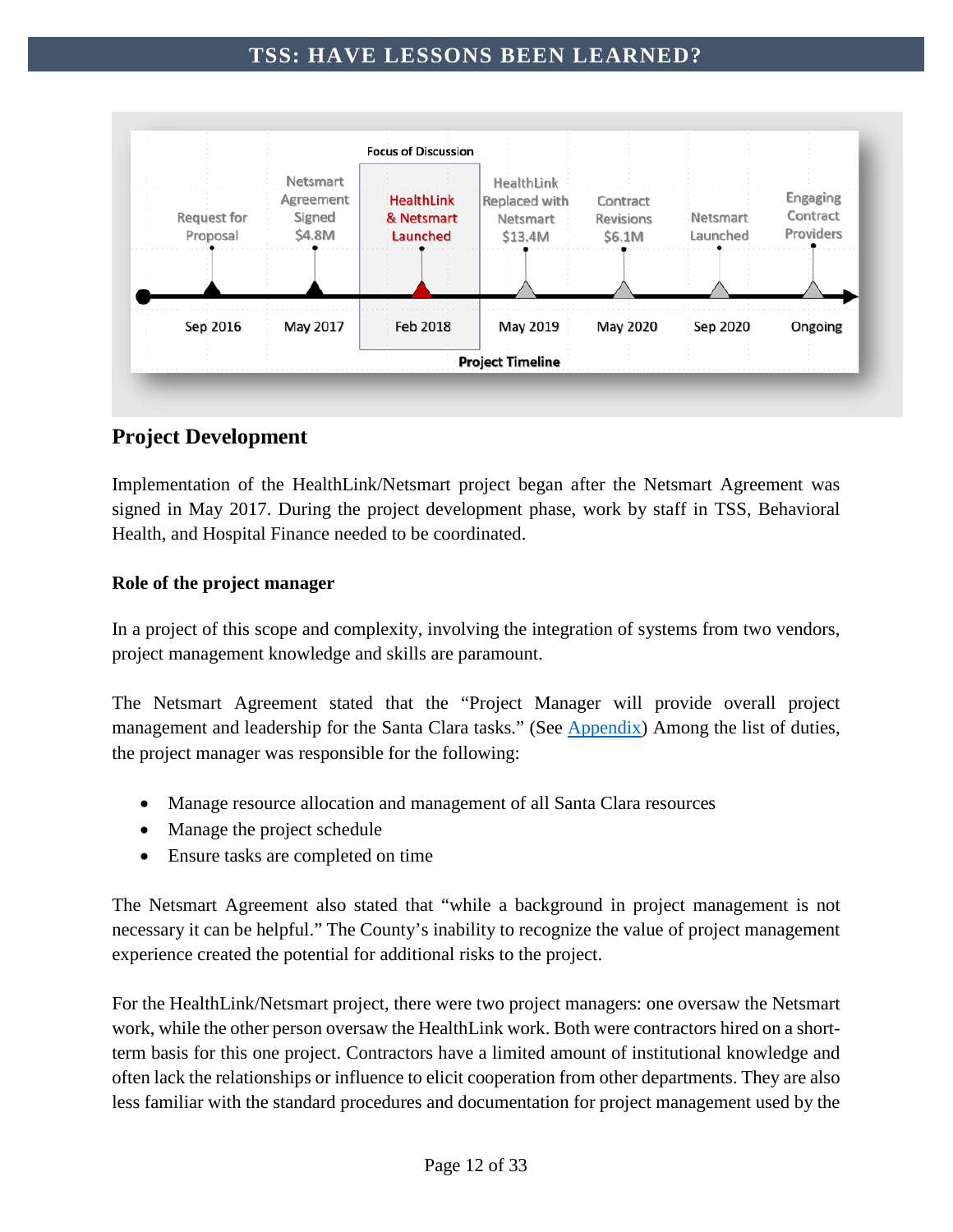County (discussed further below). These problems were then exacerbated when the first HealthLink project manager left before the launch, and a new HealthLink project manager was hired.



Figure 3. Project Management Hierarchy

The HealthLink project manager reported to a third contractor, who reported to a TSS director. The Netsmart project manager reported to a TSS manager, who in turn reported to the same TSS director. Figure 3 provides an illustration of the project management hierarchy for this project. In the Civil Grand Jury's assessment, the project management structure made it difficult to identify risks early, quantify and allocate resources effectively, resolve conflicts, and obtain necessary decisions. These shortcomings became apparent as implementation progressed. [\(Finding 2\)](#page-27-2)

### <span id="page-13-0"></span>**Testing Prior to First Launch**

A project manager is responsible for ensuring proper communication between the different teams involved in the project and ensuring that the different project tasks are scheduled appropriately. One of the key tasks of any project is testing. Projects have two types of testing strategies: internal testing and user acceptance testing. Despite the critical importance of both internal and user acceptance testing, there was no mention of testing in the list of project manager responsibilities.

#### **Internal testing**

Internal testing checks the logic and flow of different components of a system, often using automated scripts and sample data. During internal testing on this project, it was discovered that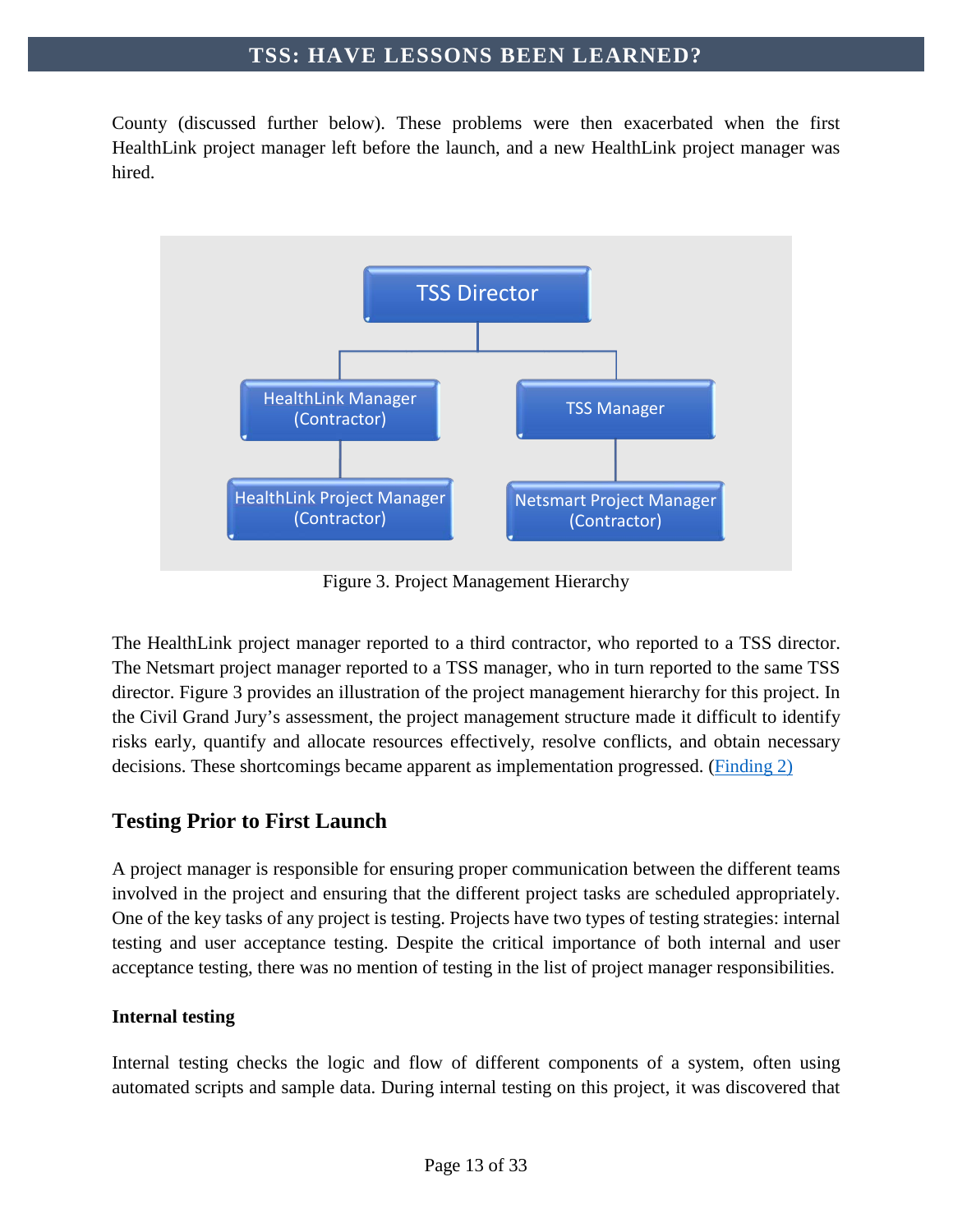HealthLink could not transmit some key data to Netsmart in a format that Netsmart required. Epic refused to change their software to accommodate Netsmart, so it became necessary for HSRs to enter certain fields in both HealthLink and Netsmart, while other fields were to be entered in Netsmart only. This awkward workflow was both inefficient and, because of the need to enter certain fields twice, error prone.

Additionally, there were significant problems transmitting billing data from HealthLink into a format that could be used by Netsmart. As the release date approached, TSS decided to export the billing data from HealthLink into a database. It was believed that any incompatibility could be edited in the database before importing it into Netsmart. This approach was never adequately tested prior to release, and it proved to be unworkable.

#### **User acceptance testing**

In contrast to internal testing, which is performed by the development team, user acceptance testing seeks to test the complete system as closely as possible to how an end-user would use the system. This typically follows the development of a system and is used to validate that the delivered system meets its project requirements. User acceptance testing is therefore a critical part of a system release strategy. While internal testing can determine if specific logic is working as expected, it does not test whether the system functions correctly and efficiently as staff use it in their day-today work.

The clerical staff was to enter data into two different systems, HealthLink and Netsmart, while facing clients who were waiting for assistance and experiencing anxiety or in an emotional crisis. In theory, this design may have seemed feasible, but in practice HSRs would defer entering data into Netsmart so they could attend to the next client. Testing by staff within the work environment would have revealed the flaw in this design and shown that it was not workable.

A user group of Behavioral Health clinicians together with HSRs was never organized to use the system to uncover flaws and usability problems. The schedule in the 2018 Netsmart Agreement did not show any time allocated for user acceptance testing even though linking HealthLink with Netsmart had never been done before.

# <span id="page-14-0"></span>**First Launch**

Despite the omission of user acceptance testing, the HealthLink and Netsmart system was released to the Behavioral Health clinics in February 2018.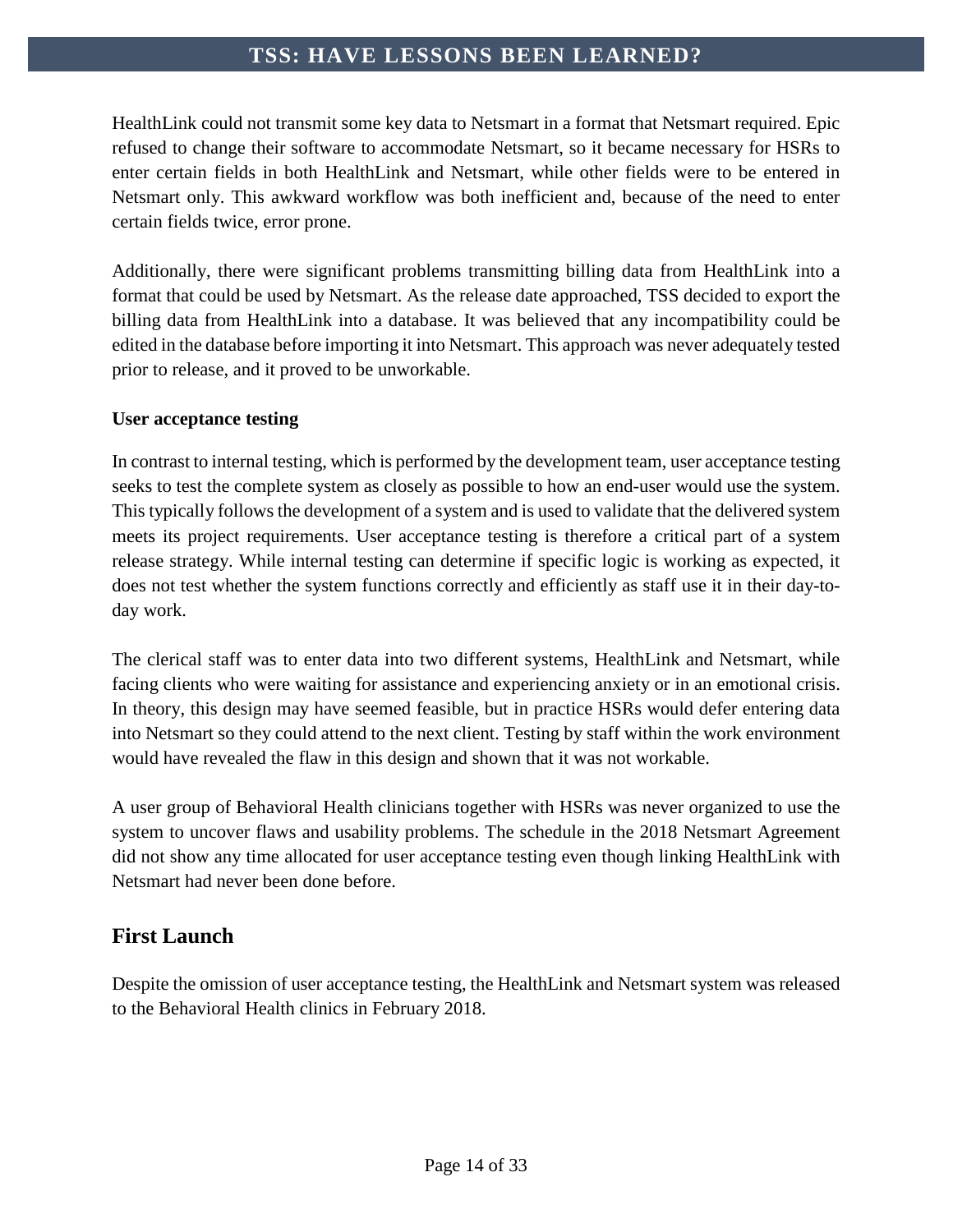#### **Rollout plan**

Even without user acceptance testing prior to the launch, at least the system could have been released to a subset of the Behavioral Health clinics; one clinic could have been used as a test without disrupting the work environment in all the clinics. This was not done. Instead, the HealthLink and Netsmart system was released to almost all the clinics on the same day. Considering that two clinics continued to use Uni/Care at the time of the rollout, it clearly would have been possible to do a gradual rollout.

The Civil Grand Jury learned there was concern among Health System leadership about the impact a gradual rollout would have had on the schedule: it would have required additional time and the additional expense of Netsmart consultants. Consequently, rather than testing with a small group of users, the management team bypassed user testing, bypassed a gradual rollout, and released the system simultaneously to all but two County clinics. [\(Finding 3\)](#page-28-0)

#### **HealthLink and Netsmart Launch**

The HealthLink clinical software and the Netsmart practice management and billing software were released to the County's Behavioral Health clinics in February 2018. The plan was to release the Netsmart system to the contract providers in June 2018.

#### **Releasing a multitude of problems**

Immediately after the February release, it was discovered that the billing process was broken. As a result, the billing process was suspended. Since approximately 93% of claims for patient services provided by the County-operated clinics are covered by Medi-Cal, tens of millions of dollars of revenue were in jeopardy.

The Civil Grand Jury learned of several key problems encountered during the February release:

#### • Encounters versus episodes

The HSR entered insurance and demographic information into Netsmart, while the clinician entered clinical data into HealthLink.

From HealthLink's perspective, every change to the client's clinical record was an "encounter." Each week the charges generated by HealthLink encounters were transmitted to Netsmart.

From Netsmart's perspective, charges were associated with an "episode." An episode is a group of services (such as periodic injections of medication, group therapy, individual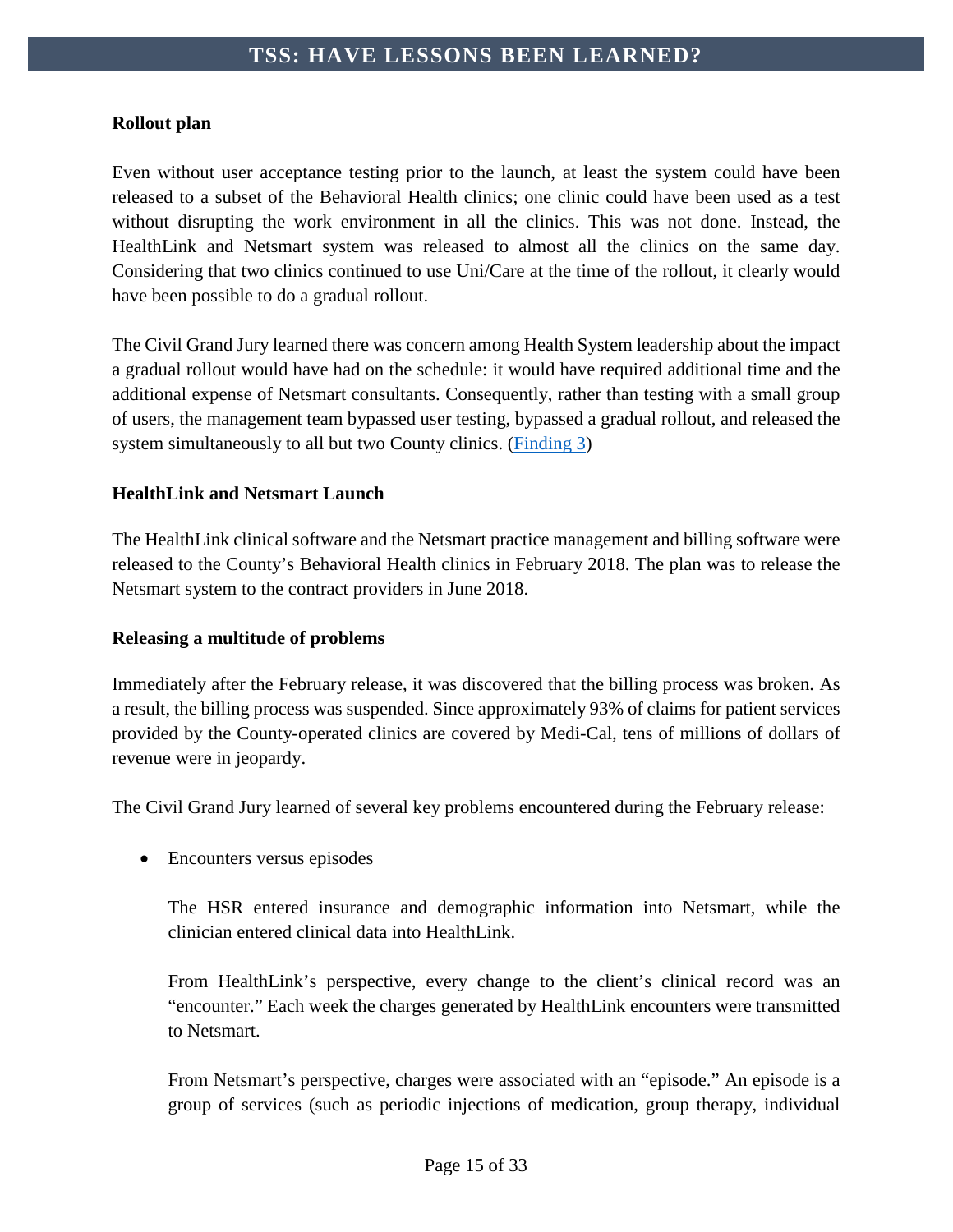therapy, and case management work) for the client's treatment plan. If a client has two treatment plans, the charges must be grouped accordingly. For example, if a client was being treated for schizophrenia and alcohol use, the medication for schizophrenia was grouped in the first episode while the therapy for alcohol use was grouped in the second episode. Netsmart linked each Medi-Cal claim with an episode.

HealthLink did not recognize these groupings when it sent weekly charges to Netsmart. This led to an invalid grouping of charges and the generation of invalid Medi-Cal claims.

#### • Duplicate charges

Behavioral Health clinicians wrote progress notes for their clients' treatment in HealthLink. HealthLink then issued the charges. If the clinicians subsequently edited the progress notes, or if the clinicians' supervisors reviewed and approved the notes, duplicate charges were issued.

#### Double entry

HSRs had to enter data into HealthLink and then enter some of the same data into Netsmart. In the work environment, there could have been several clients waiting for evaluation or treatment. The clients might have been in crisis and experiencing severe anxiety. Rather than keeping the clients waiting, HSRs would have sometimes entered data only into HealthLink so that the client could have been seen more quickly by a clinician. The HSR would then have assisted the next waiting client, intending to enter the Netsmart data later. This process was error-prone, not only because double entry was needed, but also because delayed tasks might have gotten overlooked.

#### • Alphabetized diagnoses

Many clients have multiple diagnoses. The primary diagnosis, for which the treatment plan is tailored, must be listed first when submitting claims to Medi-Cal. When the diagnoses were transmitted from HealthLink to Netsmart, however, the diagnoses were alphabetized, causing a denial of that claim.

#### • Client and Service Information System (CSI) reports

The state requires Behavioral Health to file the CSI report on clients when first seen, and annually thereafter until the client has reached their treatment goals. If a county does not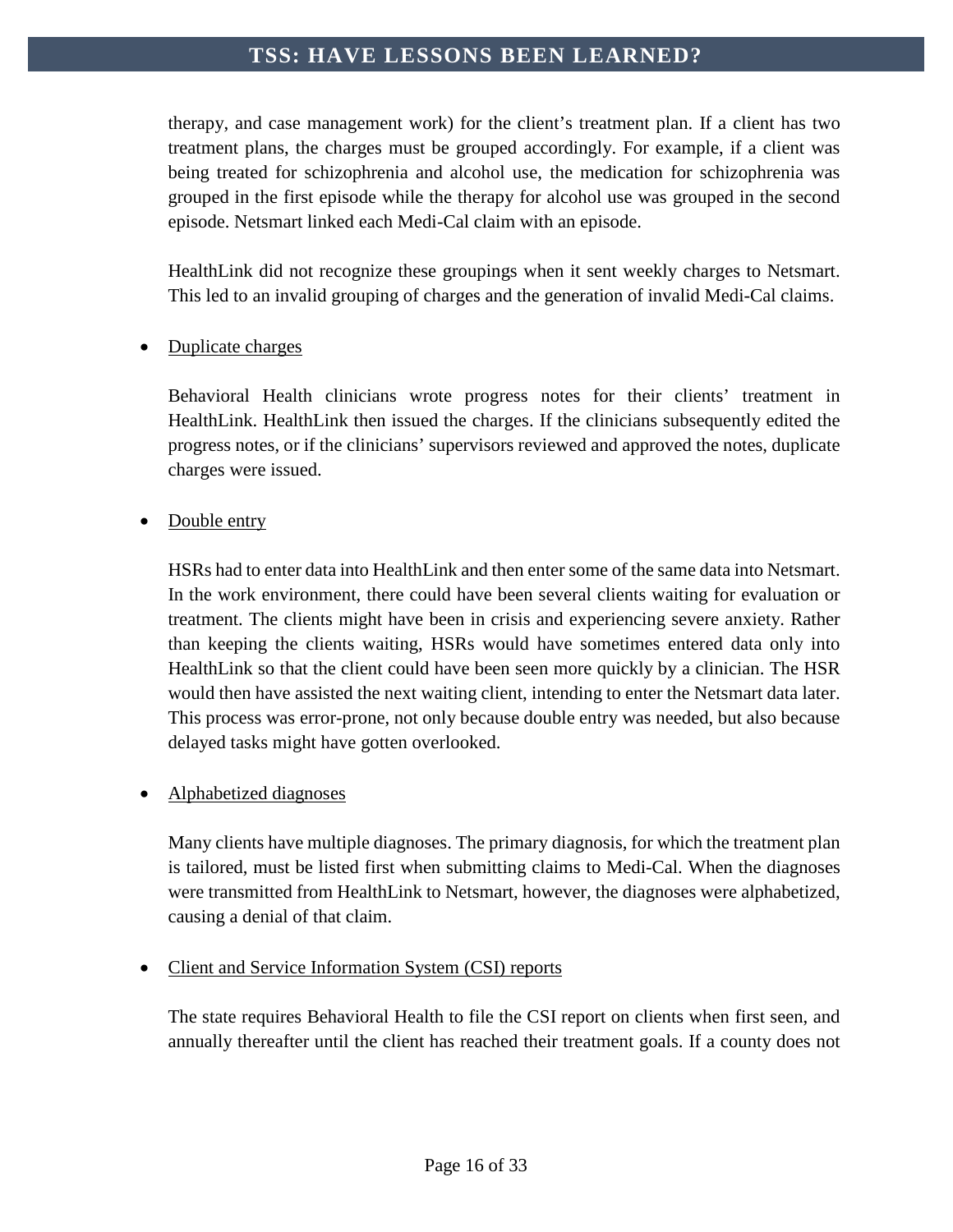submit the report, the state can withhold Mental Health Services Act (MHSA) funds.<sup>[5](#page-17-0)</sup> In FY2019-2020, the County's share of MHSA funds totaled more than \$110 million.<sup>[6](#page-17-1)</sup>

HealthLink, however, did not support CSI reporting. As a workaround, clinicians sent screen captures to the HSRs so the HSRs could enter the data into the state's web portal. This process was labor intensive, led to data entry problems arising from transcribing the information, and was therefore not a viable solution.

#### **Fixing the billing problems**

 $\overline{a}$ 

Due to extensive errors, billing to Medi-Cal halted for six months. Since the County's annual Behavioral Health revenue from Medi-Cal ranges from \$100 to \$120 million, immediate action was required. A group of 24 people from TSS, Behavioral Health, Hospital Finance, Health Care Compliance, and Netsmart formed a billing remediation team and met regularly to review the issues and determine how to proceed.

The Civil Grand Jury recognizes the time, talent, and the level of effort exerted by the billing remediation team. Their contribution was noteworthy. They corrected and submitted thousands of Medi-Cal claims totaling over \$25 million before the claims expired.

However, despite their best efforts, many of the problems could not be fixed by the billing remediation team. If there were questions about diagnoses, for example, the appropriate clinicians would need to spend time reviewing their notes to determine the primary diagnosis. These corrections required hard work from both clinicians and HSRs and took time away from working with clients.

<sup>5</sup> California Code of Regulations title 9 §3530, accessed July 5, 2021,

<span id="page-17-0"></span>[https://casetext.com/regulation/california-code-of-regulations/title-9-rehabilitative-and-developmental](https://casetext.com/regulation/california-code-of-regulations/title-9-rehabilitative-and-developmental-services/division-1-department-of-mental-health/chapter-14-mental-health-services-act/article-5-reporting-requirements/section-3530-clientservices-reporting-requirements)[services/division-1-department-of-mental-health/chapter-14-mental-health-services-act/article-5-reporting](https://casetext.com/regulation/california-code-of-regulations/title-9-rehabilitative-and-developmental-services/division-1-department-of-mental-health/chapter-14-mental-health-services-act/article-5-reporting-requirements/section-3530-clientservices-reporting-requirements)[requirements/section-3530-clientservices-reporting-requirements.](https://casetext.com/regulation/california-code-of-regulations/title-9-rehabilitative-and-developmental-services/division-1-department-of-mental-health/chapter-14-mental-health-services-act/article-5-reporting-requirements/section-3530-clientservices-reporting-requirements)

<span id="page-17-1"></span><sup>6</sup> California Department of Health Care Services, "Annual Mental Health Services Act (MHSA) Revenue and Expenditure Report Fiscal Year: FY2019-20," p. 3, accessed July 5, 2021, [https://bhsd.sccgov.org/sites/g/files/exjcpb711/files/Documents/MHSA-FY\\_2020-RER-SCC.pdf.](https://bhsd.sccgov.org/sites/g/files/exjcpb711/files/Documents/MHSA-FY_2020-RER-SCC.pdf)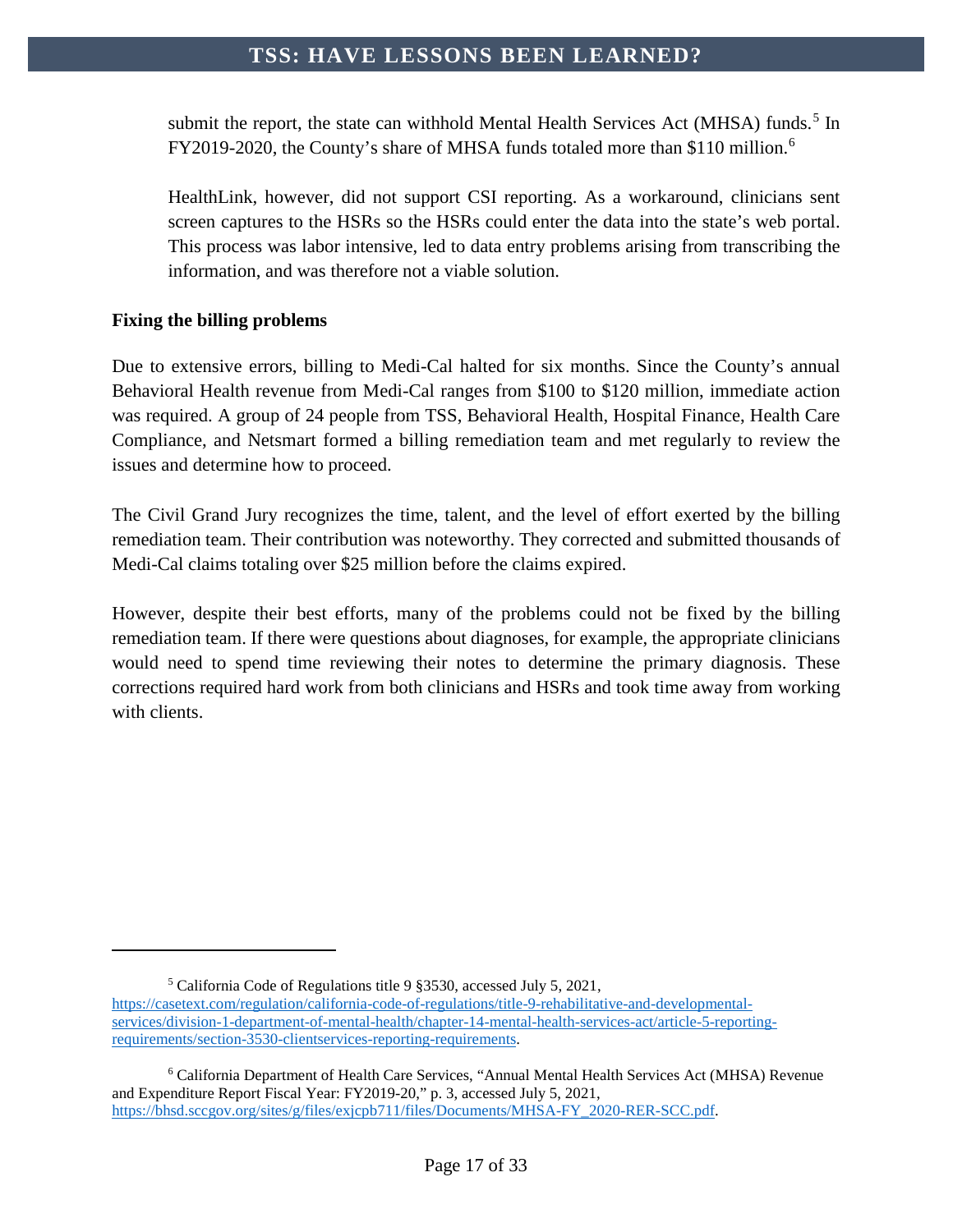

# <span id="page-18-0"></span>**Renegotiations and Second Launch**

Because of billing problems, the confidentiality issue, and the state reporting shortcomings, in late 2018 County management decided to replace HealthLink with Netsmart's clinical module.

The County and Netsmart signed an agreement in May 2019 to replace HealthLink with Netsmart clinical software. The Behavioral Health staff would now be using an end-to-end solution provided by a single vendor specializing in behavioral health.

This phase of the project was not without problems, however. After working with TSS to define the clinical workflows for HealthLink, the Behavioral Health staff was now asked to go through the same exercise for Netsmart. Having already learned how to use HealthLink, the Behavioral Health clinicians now needed to be trained on Netsmart. Not only would the workflows and training have to be redone, but this work would also take time away from their clients.

#### **Negotiations over the May 2019 agreement**

During the negotiations for the new agreement, Netsmart requested \$9.4 million for augmentation services that was to pay for work done by Netsmart consultants. The augmentation services included time for developing reports, gathering workflow data, training, testing, and continued support after the launch. It was open to negotiation, with specific deliverables and a timetable of partial payments that needed to be determined.

The County's Procurement Department oversees contract negotiations and enforces certain criteria for contracts. These criteria include definition of specific deliverables, costs, and a timetable for completion. Collaboration between Procurement and the County department buying the product is a critical requirement for negotiating an acceptable agreement.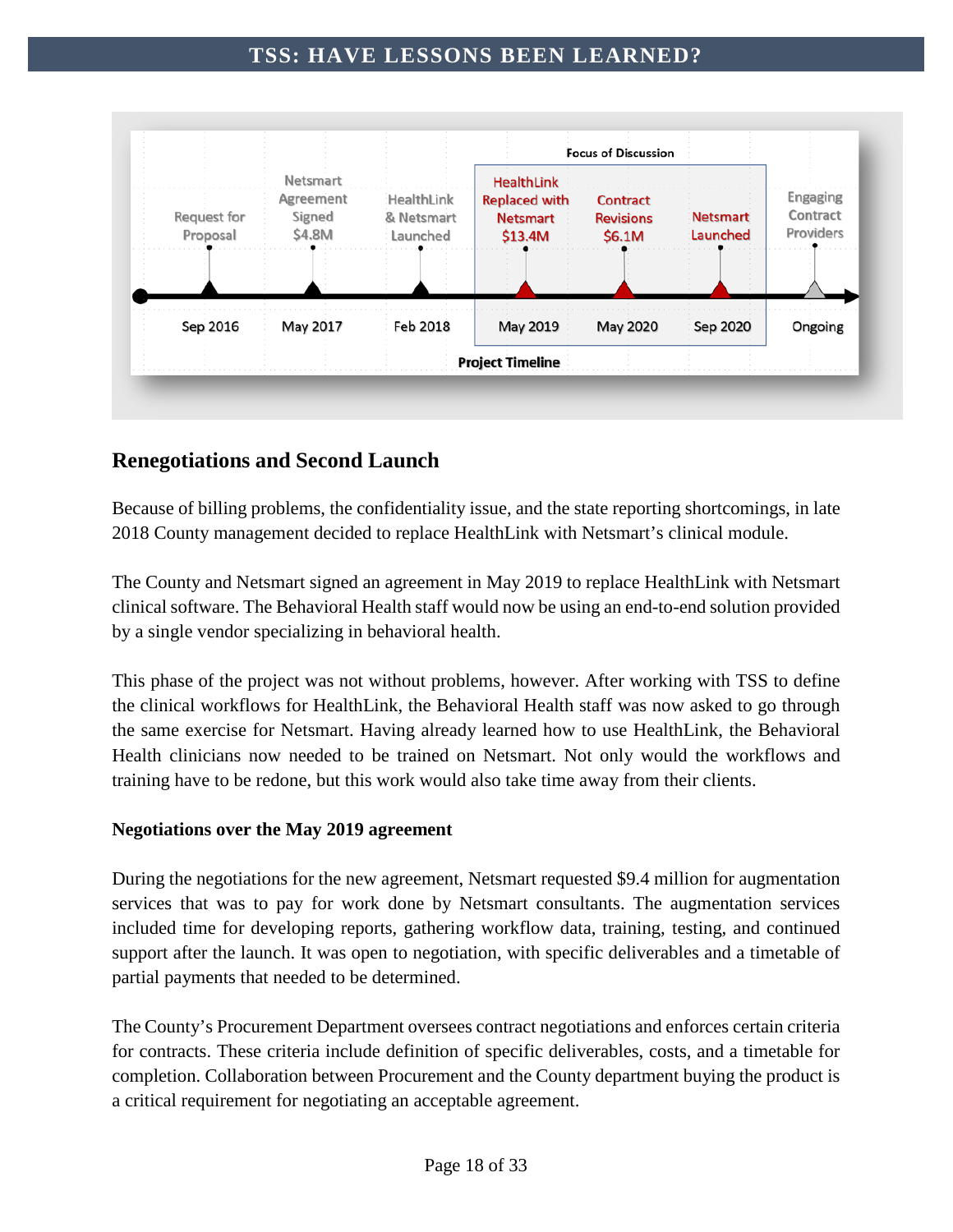The Civil Grand Jury learned that Procurement was not receiving the necessary information from Behavioral Health. TSS needed to work with Behavioral Health to determine how much of the workflow analysis, training, and testing could be done by County staff, and how much needed to be done by Netsmart consultants. Due to the considerable effort already expended on the project, however, Behavioral Health was not fully participating in the meetings with TSS.

In the absence of information from Behavioral Health, Procurement asked Netsmart whether the County staff could perform the tasks. Netsmart stated that this would be possible but warned that Behavioral Health staff did not have the time to do it. Rather than working with Netsmart to define and negotiate terms, Procurement eliminated most of the work and reduced the augmentation services from \$9.4 million to \$2.6 million based on the assumption that County staff would do the work despite no commitment from Behavioral Health. Although TSS was responsible for project management and should have escalated the coordination of project requirements, Behavioral Health was at fault for failing to communicate and Procurement was also at fault for proceeding with negotiations without necessary feedback.

#### **Additional amendments required**

Netsmart scheduled classes to familiarize Behavioral Health staff with the system. A "train the trainer" approach was put in place, with a select group of "superusers" receiving additional training from Netsmart. After the launch, superusers assisted their colleagues, answering questions and fixing problems encountered in their work environment.

The problem with a "train the trainer" approach in this situation is that it assumes the trainer can do the training while at the same time completing their normal day-to-day tasks. This was a questionable assumption, and in this case, Netsmart consultants were subsequently brought in to provide training and additional support.

In January 2020, the agreement with Netsmart was amended to add consultant time to correct billing at a cost of \$185,000. In April 2020, the agreement was amended again to add more billing assistance at a cost of \$257,000. Finally, in May 2020, TSS and Behavioral Health appeared before the Board of Supervisors to request an additional \$5.7 million for billing support, report development, workflow optimizations, and additional training. The total additional cost to the County was \$6.142 million.

The additional amendments would not have been necessary if the May 2019 agreement had been properly defined. Procurement should have demanded that the project manager gather necessary feedback from TSS and Behavioral Health so that the augmentation services would have been clearly defined before proceeding. If the project manager was not getting participation from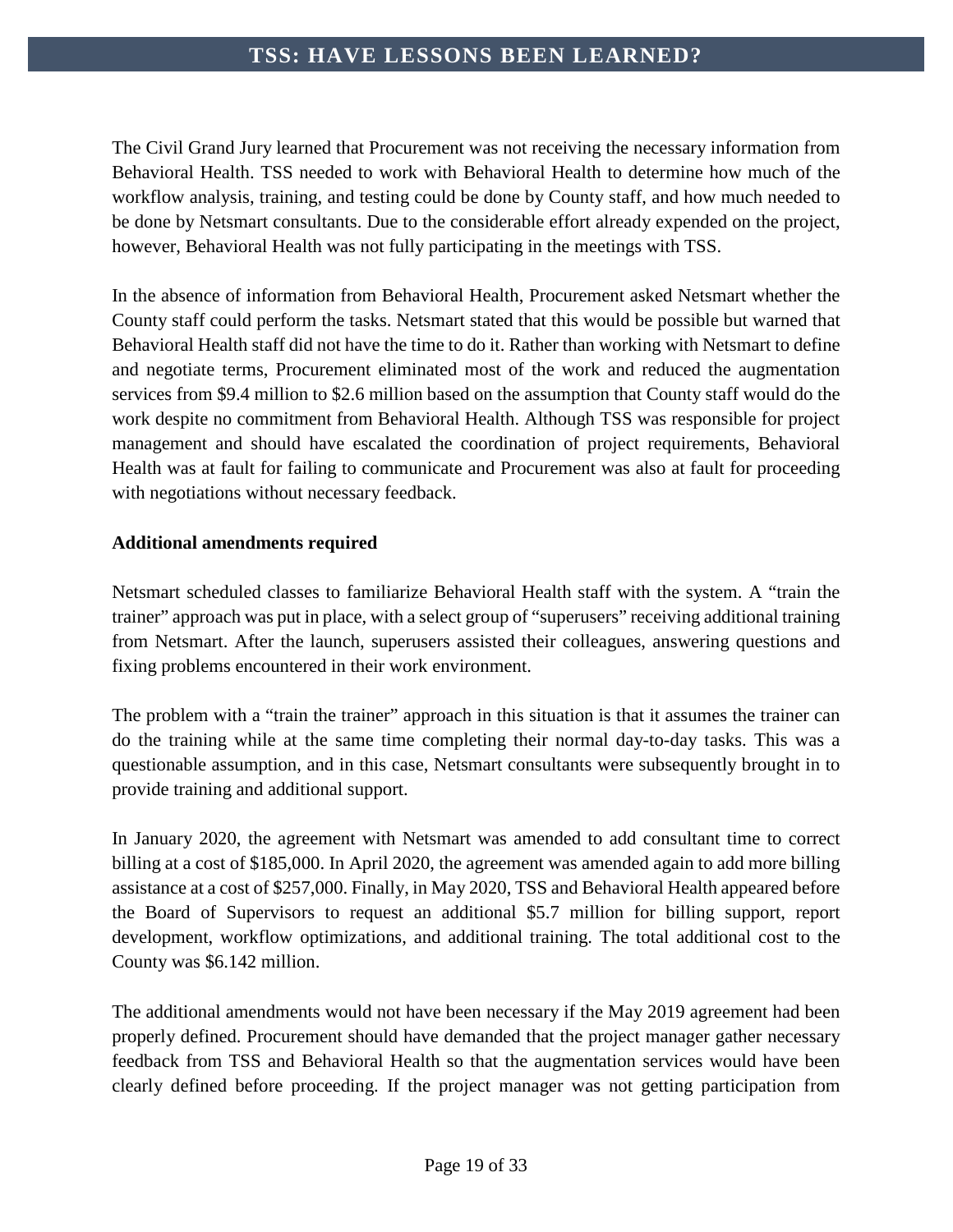Behavioral Health, then the issue should have been escalated to the project's management team. [\(Finding 4\)](#page-29-0)

# <span id="page-20-0"></span>**Overall Costs**

The problems associated with this project initially raised concerns about a potential large loss of revenue from Medi-Cal. As a result of the billing remediation efforts, however, the County was able to recover most of the claims that were at risk. The Civil Grand Jury learned that the County lost between \$100,000 and \$1.6 million in revenue due to the billing problems discussed earlier. This is a small percentage of the \$100 to \$120 million total revenue per year.

A larger impact recognized by the Civil Grand Jury was the personnel resources needed to resolve the billing issues and clear the Medi-Cal backlog. Staff were allocated to a problem that may not have otherwise existed had adequate project management practices been used to avoid the flawed integration.

An even larger impact was the effort to redesign the system, customize the Netsmart clinical software to meet County requirements, and retrain staff to use the new system. All of this occurred under the time pressure of needing to complete the project and avoid prolonging the billing remediation.

A more direct impact came from the extra costs of replacing HealthLink and retraining staff. The original cost for Netsmart in the 2017 agreement was \$4.8 million, but the total cost as of August 2021 included an additional \$19.5 million, although this extra amount represented a new EHR system for Behavior Health.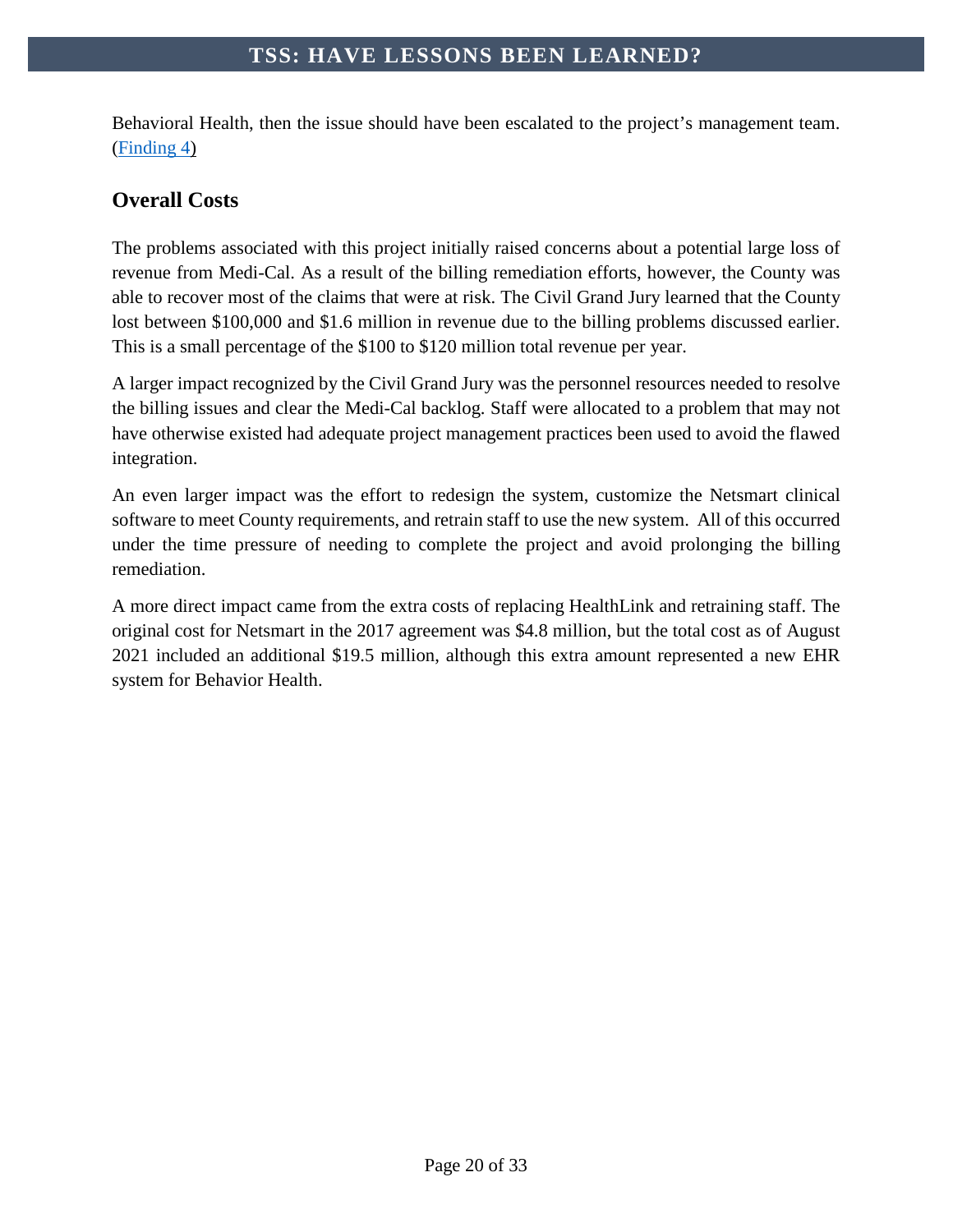

# <span id="page-21-0"></span>**Engagement with Contract Providers**

Contract providers deliver the majority of services to Behavioral Health clients. Netsmart's ProviderConnect module allows contract providers to securely transmit medical data to the County through a web interface. Initially, the plan was to have the contract providers use ProviderConnect in June 2018. Due to the problems encountered after the February 2018 launch, this part of the project was delayed.

The current plan has changed. Contract providers with EHR systems will use ProviderConnect Enterprise, a new Netsmart product. Rather than entering the data by hand, ProviderConnect Enterprise programmatically packages the output from the contract provider's system to the County (see Figure 4).

Eliminating manual data entry sounds promising. However, one concern is that each contract provider must pay a specialist to implement the programmatic interface. It is not known how much this will cost and it is not clear who is to pay for this work. A second concern is that ProviderConnect Enterprise is a new module that has not been used by any other county.



Figure 4. Contract providers send data to County using Netsmart ProviderConnect products.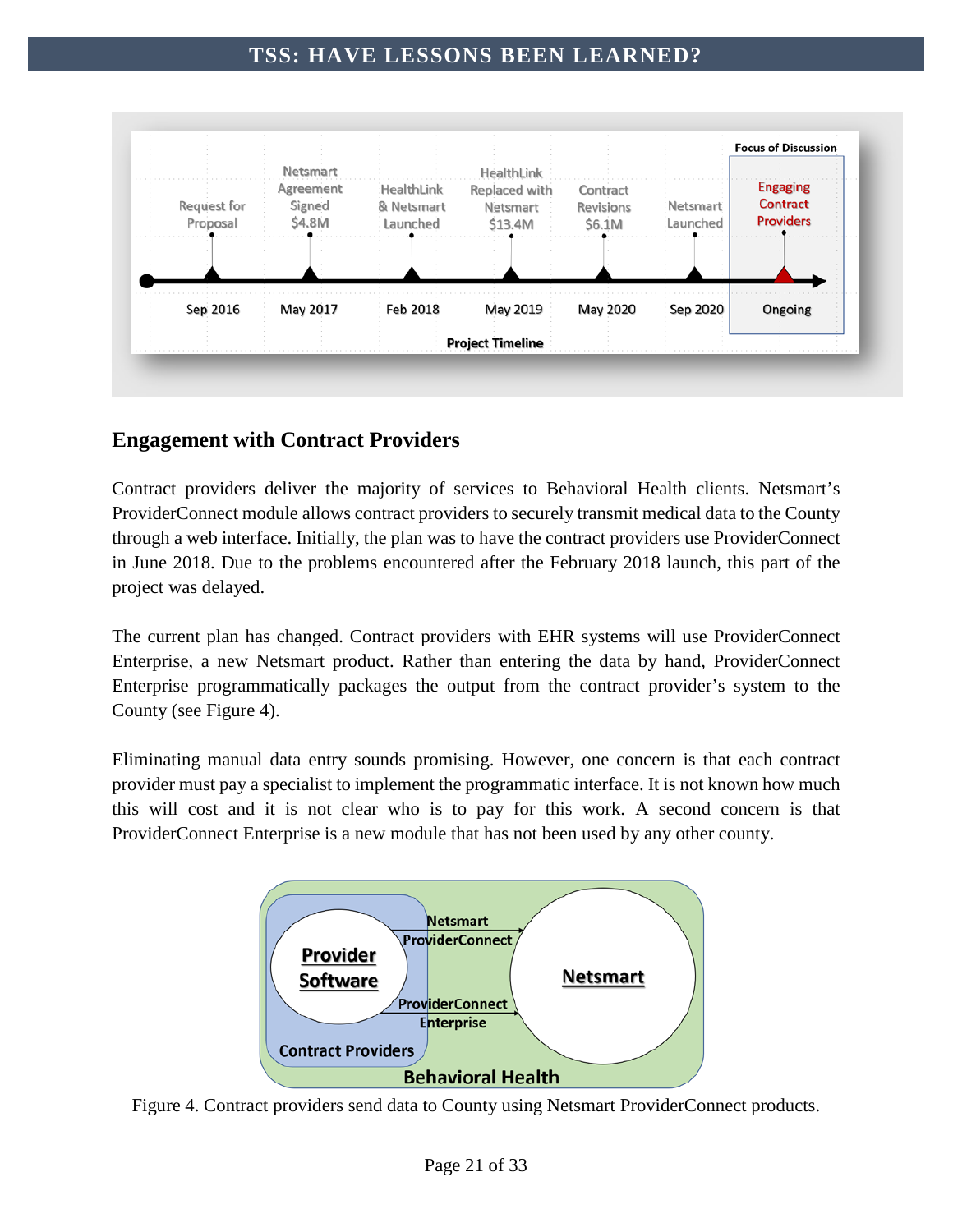The CalEQRO reports have stressed the complexity of the support for contract providers.

• Report published January 2017:

The [Behavioral Health department] needs additional subject matter expertise to implement interoperability (two-way exchange of data); to develop communications plan that shares technical data exchange information with contract providers or their IS [information system] vendors.<sup>[7](#page-22-0)</sup>

• Report published January 2018:

At present, the contract provider's awareness of this project seems limited to the broad concepts and the target date. There does not seem to be an awareness of what transactions will be exchanged, what exactly the contract providers and their vendors need to do, in what order, and when they need to do it to make a coordinated transition to electronic data exchange with Netsmart.[8](#page-22-1)

• Report published January 2019:

 $\overline{a}$ 

Once the Netsmart Agreement is signed, identify a dedicated team to work with Netsmart resources to bridge the information gap between county-operated and contracted providers until electronic interfaces to contract provider EHRs are in production use.[9](#page-22-2)

[https://www.caleqro.com/data/MH/Reports%20and%20Summaries/Prior%20Years%20Reports%20and%20Summa](https://www.caleqro.com/data/MH/Reports%20and%20Summaries/Prior%20Years%20Reports%20and%20Summaries/Fiscal%20Year%202017-2018%20Reports/MHP%20Reports/Santa%20Clara%20MHP%20EQRO%20Final%20Report%20FY17-18%20JP%20v4.pdf) [ries/Fiscal%20Year%202017-](https://www.caleqro.com/data/MH/Reports%20and%20Summaries/Prior%20Years%20Reports%20and%20Summaries/Fiscal%20Year%202017-2018%20Reports/MHP%20Reports/Santa%20Clara%20MHP%20EQRO%20Final%20Report%20FY17-18%20JP%20v4.pdf)

<span id="page-22-0"></span><sup>&</sup>lt;sup>7</sup> Behavioral Health Concepts (CalEQRO), "FY16-17 Medi-Cal Specialty Mental Health External Quality Review: MHP Final Report," p. 52, January 12, 2017,

[https://www.caleqro.com/data/MH/Reports%20and%20Summaries/Prior%20Years%20Reports%20and%20Summa](https://www.caleqro.com/data/MH/Reports%20and%20Summaries/Prior%20Years%20Reports%20and%20Summaries/Fiscal%20Year%202016-2017%20Reports/MHP%20Reports/Santa_Clara_MHP_EQRO_Report_Final_FY16-17_JP_v4.pdf) [ries/Fiscal%20Year%202016-2017%20Reports/MHP%20Reports/Santa\\_Clara\\_MHP\\_EQRO\\_Report\\_Final\\_FY16-](https://www.caleqro.com/data/MH/Reports%20and%20Summaries/Prior%20Years%20Reports%20and%20Summaries/Fiscal%20Year%202016-2017%20Reports/MHP%20Reports/Santa_Clara_MHP_EQRO_Report_Final_FY16-17_JP_v4.pdf) [17\\_JP\\_v4.pdf.](https://www.caleqro.com/data/MH/Reports%20and%20Summaries/Prior%20Years%20Reports%20and%20Summaries/Fiscal%20Year%202016-2017%20Reports/MHP%20Reports/Santa_Clara_MHP_EQRO_Report_Final_FY16-17_JP_v4.pdf)

<span id="page-22-1"></span><sup>8</sup> Behavioral Health Concepts (CalEQRO), "FY17-18 Medi-Cal Specialty Mental Health External Quality Review," pp. 52-53,

[<sup>2018%20</sup>Reports/MHP%20Reports/Santa%20Clara%20MHP%20EQRO%20Final%20Report%20FY17-](https://www.caleqro.com/data/MH/Reports%20and%20Summaries/Prior%20Years%20Reports%20and%20Summaries/Fiscal%20Year%202017-2018%20Reports/MHP%20Reports/Santa%20Clara%20MHP%20EQRO%20Final%20Report%20FY17-18%20JP%20v4.pdf) [18%20JP%20v4.pdf.](https://www.caleqro.com/data/MH/Reports%20and%20Summaries/Prior%20Years%20Reports%20and%20Summaries/Fiscal%20Year%202017-2018%20Reports/MHP%20Reports/Santa%20Clara%20MHP%20EQRO%20Final%20Report%20FY17-18%20JP%20v4.pdf)

<span id="page-22-2"></span><sup>9</sup> Behavioral Health Concepts (CalEQRO), "FY2018-19 Medi-Cal Specialty Mental Health External Quality Review: Santa Clara MHP Final Report," p. 63, January 17, 2019,

[https://bhceqro.com/data/MH/Reports%20and%20Summaries/Prior%20Years%20Reports%20and%20Summaries/F](https://bhceqro.com/data/MH/Reports%20and%20Summaries/Prior%20Years%20Reports%20and%20Summaries/Fiscal%20Year%202018-2019%20Reports/MHP%20Reports/Santa%20Clara%20MHP%20EQRO%20Final%20Report%20FY%202018-19%20DD%20v10.pdf) [iscal%20Year%202018-](https://bhceqro.com/data/MH/Reports%20and%20Summaries/Prior%20Years%20Reports%20and%20Summaries/Fiscal%20Year%202018-2019%20Reports/MHP%20Reports/Santa%20Clara%20MHP%20EQRO%20Final%20Report%20FY%202018-19%20DD%20v10.pdf)

[<sup>2019%20</sup>Reports/MHP%20Reports/Santa%20Clara%20MHP%20EQRO%20Final%20Report%20FY%202018-](https://bhceqro.com/data/MH/Reports%20and%20Summaries/Prior%20Years%20Reports%20and%20Summaries/Fiscal%20Year%202018-2019%20Reports/MHP%20Reports/Santa%20Clara%20MHP%20EQRO%20Final%20Report%20FY%202018-19%20DD%20v10.pdf) [19%20DD%20v10.pdf.](https://bhceqro.com/data/MH/Reports%20and%20Summaries/Prior%20Years%20Reports%20and%20Summaries/Fiscal%20Year%202018-2019%20Reports/MHP%20Reports/Santa%20Clara%20MHP%20EQRO%20Final%20Report%20FY%202018-19%20DD%20v10.pdf)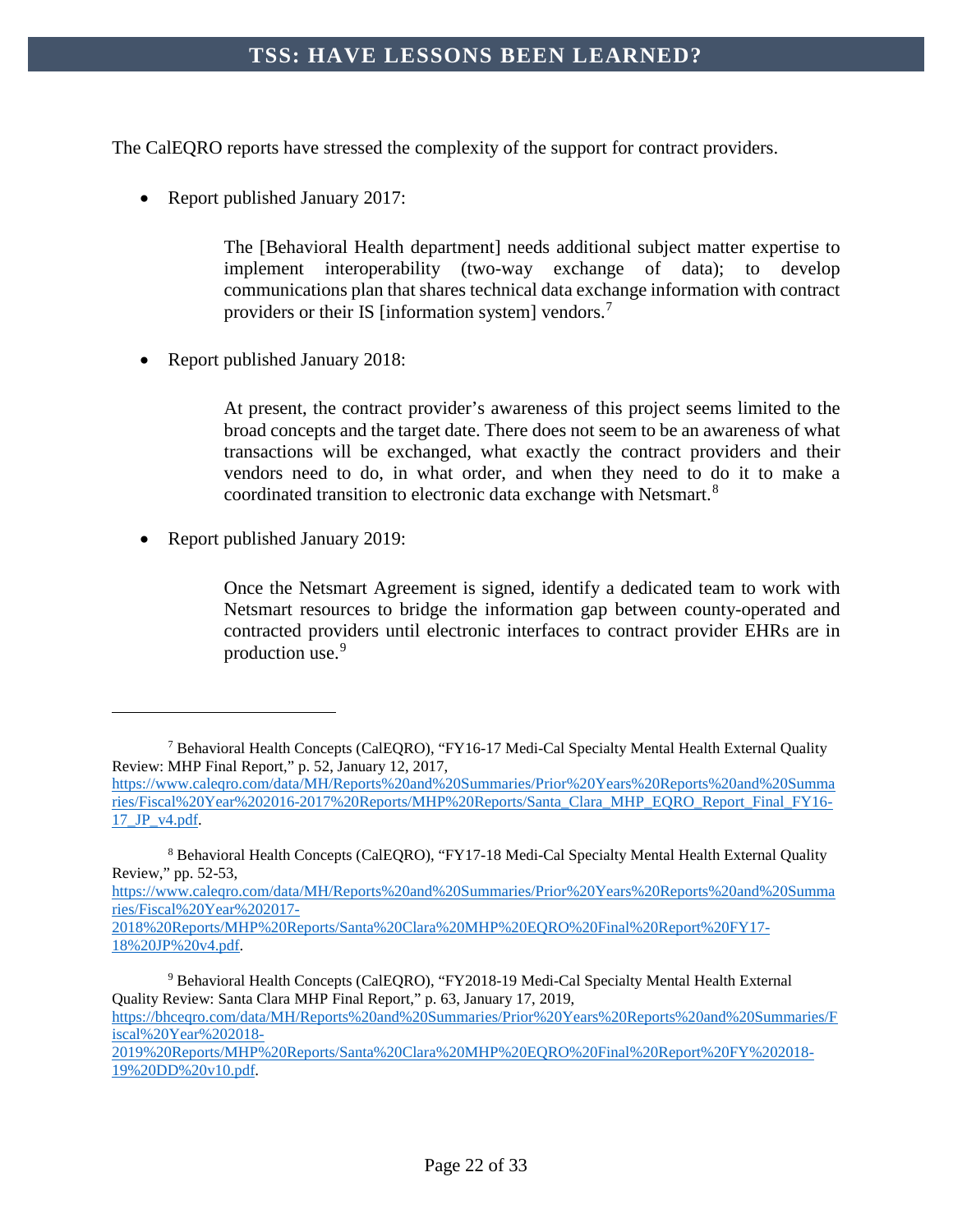• Report published January 2020:

During the [review] session, there was discussion of beginning to go-live with integration with [contract providers] EHRs beginning in September 2020. When this was raised in the Contract Provider session, the [contract provider] representatives reported that this was the first time they had heard that date and they voiced some skepticism about it.<sup>[10](#page-23-0)</sup>

The latest CalEQRO report, published in January 2021, recommended that the County pilot the Netsmart system with one or two contract providers.<sup>[11](#page-23-1)</sup> The County has followed this approach and is currently working on issues encountered with the first contract provider. This is a critical part of the project because contract providers deliver the majority of services to Behavioral Health clients.

TSS has continued to use multiple project managers. For this current phase of the project, there are three project managers. Two contractors report to a TSS manager and one County employee reports to a different TSS manager. Like the earlier stage of this project, TSS continues to use multiple contractors to perform the work and oversee elements of the project, and there is no project manager with overarching authority for the entire project.

This phase of the project is complex. There are almost 30 different contract provider organizations, and they use various EHR systems. Each provider will need to employ consultants so that their existing EHR system can interface with Netsmart's ProviderConnect Enterprise. The Civil Grand Jury learned that TSS and the contract providers have different expectations about what needs to be done, how it is to be funded, and when it will be scheduled. If the project is not carefully managed, then the work done by organizations that provide most of the behavioral health services in the County will be disrupted. [\(Finding 5\)](#page-29-1)

<span id="page-23-0"></span> $\overline{a}$ <sup>10</sup> Behavioral Health Concepts (CalEORO), "FY2019-20 Medi-Cal Specialty Mental Health External Quality Review: Santa Clara MHP Final Report," p. 13, January 16, 2020,

[https://bhceqro.com/data/MH/Reports%20and%20Summaries/Prior%20Years%20Reports%20and%20Summaries/F](https://bhceqro.com/data/MH/Reports%20and%20Summaries/Prior%20Years%20Reports%20and%20Summaries/Fiscal%20Year%202019-2020%20Reports/MHP%20Reports/Santa%20Clara%20MHP%20EQRO%20Final%20FY19-20%2004-09-2020.pdf) [iscal%20Year%202019-](https://bhceqro.com/data/MH/Reports%20and%20Summaries/Prior%20Years%20Reports%20and%20Summaries/Fiscal%20Year%202019-2020%20Reports/MHP%20Reports/Santa%20Clara%20MHP%20EQRO%20Final%20FY19-20%2004-09-2020.pdf)

[2020%20Reports/MHP%20Reports/Santa%20Clara%20MHP%20EQRO%20Final%20FY19-20%2004-09-](https://bhceqro.com/data/MH/Reports%20and%20Summaries/Prior%20Years%20Reports%20and%20Summaries/Fiscal%20Year%202019-2020%20Reports/MHP%20Reports/Santa%20Clara%20MHP%20EQRO%20Final%20FY19-20%2004-09-2020.pdf) [2020.pdf.](https://bhceqro.com/data/MH/Reports%20and%20Summaries/Prior%20Years%20Reports%20and%20Summaries/Fiscal%20Year%202019-2020%20Reports/MHP%20Reports/Santa%20Clara%20MHP%20EQRO%20Final%20FY19-20%2004-09-2020.pdf)

[https://www.caleqro.com/data/MH/Reports%20and%20Summaries/Prior%20Years%20Reports%20and%20Summa](https://www.caleqro.com/data/MH/Reports%20and%20Summaries/Prior%20Years%20Reports%20and%20Summaries/Fiscal%20Year%202020-2021%20Reports/MHP%20Reports/Santa%20Clara%20MHP%20EQRO%20Final%20FY20-21%2003.24.21.pdf) [ries/Fiscal%20Year%202020-](https://www.caleqro.com/data/MH/Reports%20and%20Summaries/Prior%20Years%20Reports%20and%20Summaries/Fiscal%20Year%202020-2021%20Reports/MHP%20Reports/Santa%20Clara%20MHP%20EQRO%20Final%20FY20-21%2003.24.21.pdf)

<span id="page-23-1"></span><sup>&</sup>lt;sup>11</sup> Behavioral Health Concepts (CalEQRO), "FY2020-21 Medi-Cal Specialty Mental Health External Quality Review," p. 81,

[<sup>2021%20</sup>Reports/MHP%20Reports/Santa%20Clara%20MHP%20EQRO%20Final%20FY20-21%2003.24.21.pdf.](https://www.caleqro.com/data/MH/Reports%20and%20Summaries/Prior%20Years%20Reports%20and%20Summaries/Fiscal%20Year%202020-2021%20Reports/MHP%20Reports/Santa%20Clara%20MHP%20EQRO%20Final%20FY20-21%2003.24.21.pdf)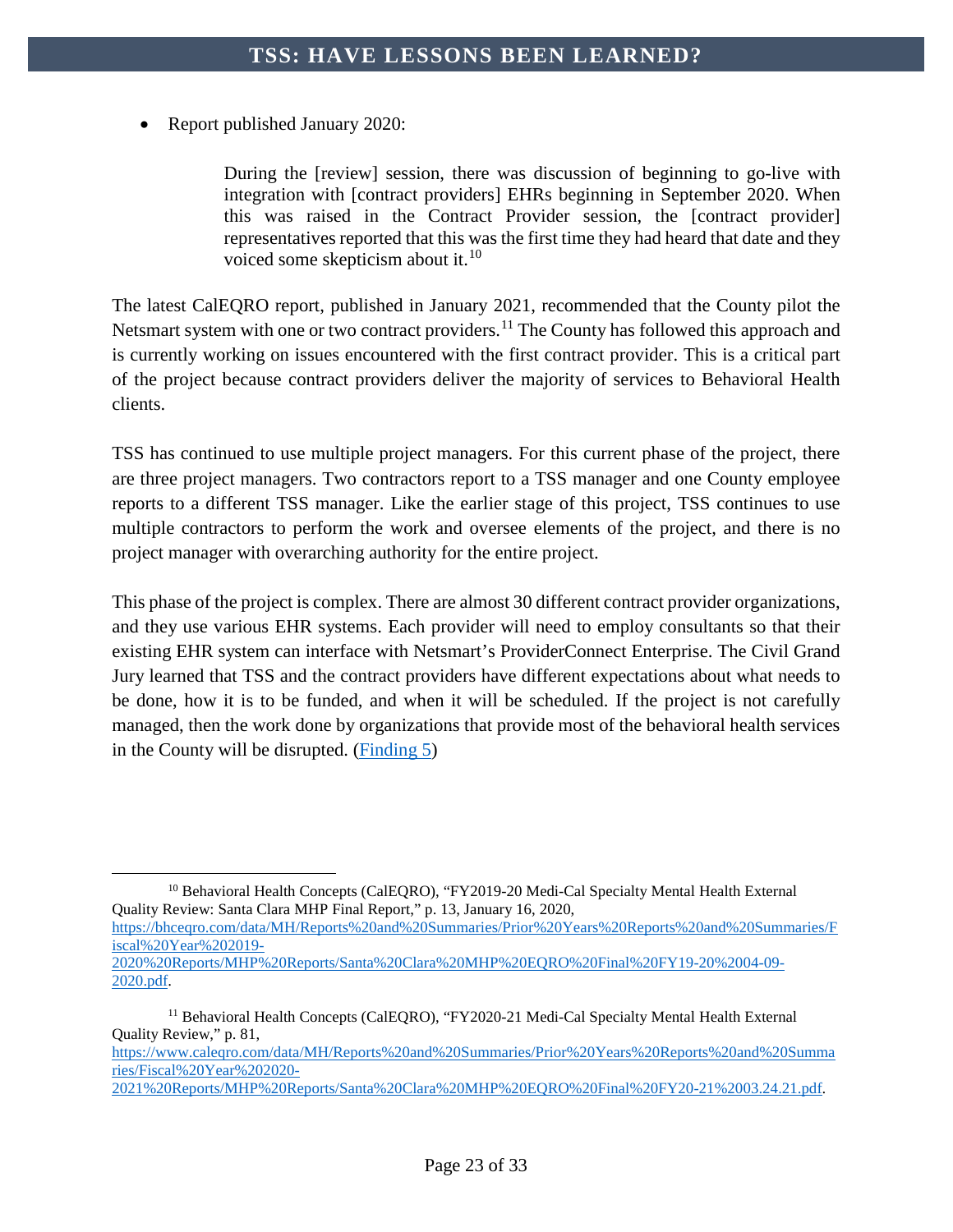# <span id="page-24-0"></span>**The Project Management Center of Excellence**

There is well-studied literature around best practices in Project Management, with several different frameworks for organizing those practices.<sup>[12](#page-24-1)</sup> The aim of these frameworks is generally to ensure plans are complete, sufficiently documented, and communicated to all stakeholders involved in the project. Each of the frameworks includes a needs assessment, analysis, project objectives, risk assessment and mitigation plan, test plan, resource requirements, milestones, and governance structure.

TSS created the Project Management Center of Excellence in 2020 to standardize a framework for best practices across all projects. The framework defines a Governance Gates Checklist of required documents or reviews that need to be in place before a project can transition from one phase to the next. The gates represent the transitions. The five phases are (1) Initiation, (2) Planning, (3) Execution, (4) Deployment, and (5) Close-down. For example, moving from Initiation to Planning requires confirming the formation of a project core team, writing a business case, writing a communication plan for project updates, and outlining the requirements, schedule, risks, and budget of the project. The business case is an outline of the benefits and costs of the project and may also include the schedule, an analysis of project feasibility, and the main risks to successful completion.

This framework ensures that key decisions are made early and that everyone is aligned on the basic parameters of the project. It also ensures that key steps (such as user acceptance testing) are not skipped, which reduces the likelihood of encountering unexpected problems.

The challenge for TSS is to ensure that all projects follow this process. The Governance Gates Checklist includes a "Lessons Learned" document that should be filed after a project is closed. The Civil Grand Jury requested "Lessons Learned" reports received by the Project Management Center of Excellence. Only one report was received, and this was for a project completed in 2019. Since many projects have been completed over the last two years, it is unclear whether projects are following the Governance Gates Checklist process. Completion of the "Lessons Learned" reports should not be optional.

One of the lessons in the 2019 "Lessons Learned" document received by the Civil Grand Jury was that TSS should "ensure a project manager experienced in TSS Project Management Methodology is assigned to the project from the beginning." Additional guidance and oversight by the Project Management Center of Excellence will be required if TSS continues to hire contractors who do not have the necessary project management experience.

<span id="page-24-1"></span> $\overline{a}$ 

<sup>&</sup>lt;sup>12</sup> See the Project Management Institute web site at [https://www.pmi.org/pmbok-guide-standards.](https://www.pmi.org/pmbok-guide-standards)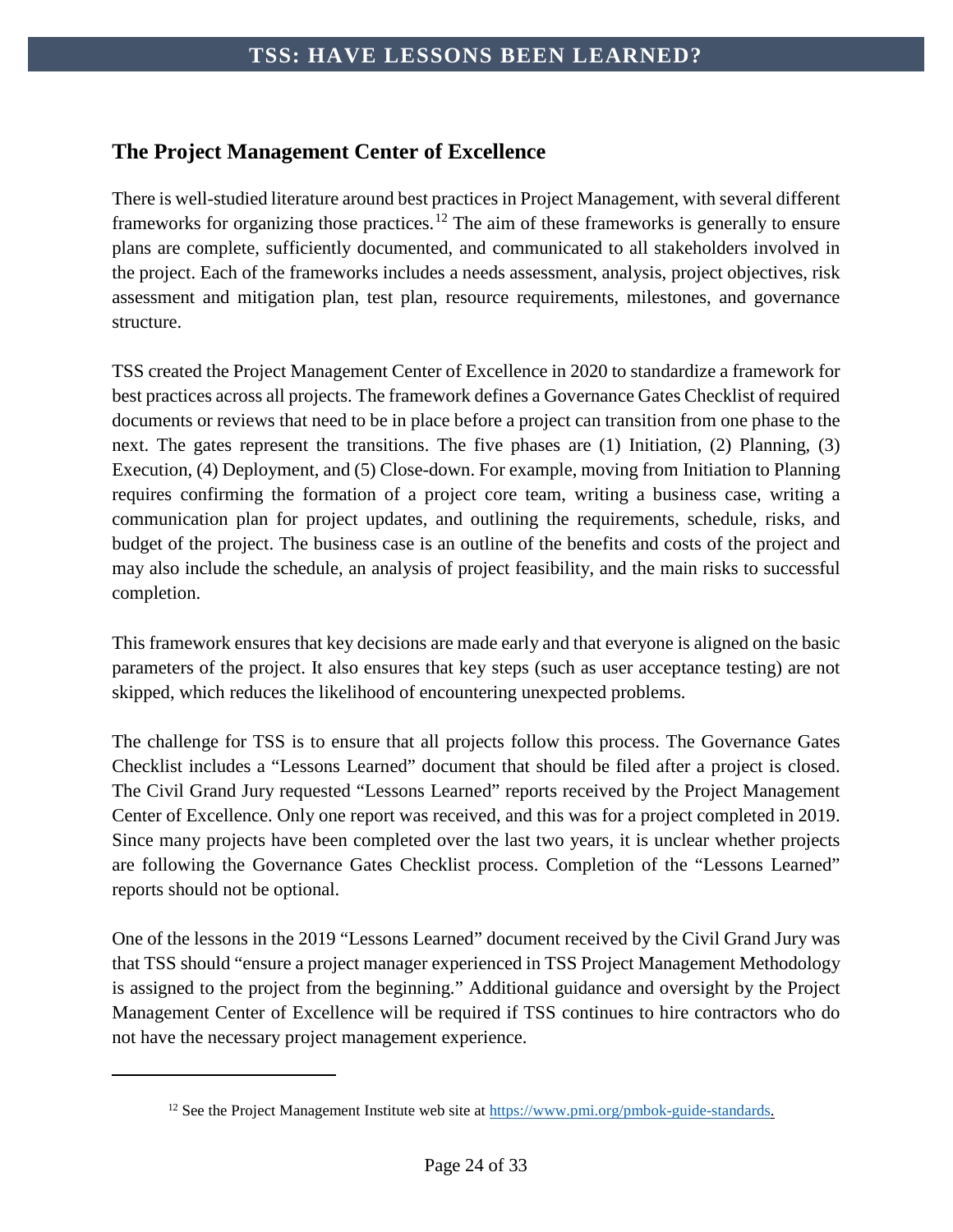# <span id="page-25-0"></span>**CONCLUSION**

 $\overline{a}$ 

Managing a complex software project is difficult and mistakes are to be expected. The challenge is to identify and learn from mistakes so the same mistakes do not happen again. It is important to plan for unexpected problems and have contingencies available to mitigate the riskiest aspects of a project.

In its attempt to link HealthLink with Netsmart, TSS knew they were undertaking a task no other county had done before. Warnings were discounted and there was no detailed planning on how to mitigate the risks. The omission of user acceptance testing and the simultaneous release of the new EHR system to County clinics dramatically demonstrated that the project was not properly managed. When the project was redesigned, TSS then failed to gather the feedback to Procurement so the new agreement would be structured appropriately.

TSS must learn from these mistakes as they proceed with the release of software to the contract providers. ProviderConnect Enterprise has never been used before, and care must be taken to ensure adequate testing and support. TSS must recognize that each contract provider faces unique problems and needs support from TSS to address those problems.

The Netsmart project is not the only project experiencing challenges. TSS reported 161 ongoing projects in its Spring 2021 Project Portfolio.<sup>[13](#page-25-1)</sup> The 161 active projects are categorized by each project's status:

- "Healthy" 111 projects are meeting schedule and budget  $(69\%)$
- "Watch" 33 are encountering some problems  $(20\%)$
- "At Risk" 17 have serious problems; more funding and time may be needed  $(11\%)$

The Civil Grand Jury did not investigate the 17 projects that are at risk, and every project has unique circumstances, but it may be possible for TSS to recognize certain commonalities. TSS must take into consideration that complexity intensifies in a project that links two software systems. The attempt to link HealthLink with Netsmart is not an isolated case. There are several TSS projects that are facing the same complexity:

• Interface the Odyssey system used by the Superior Court of California, County of Santa Clara with software used by the Office of the District Attorney and Office of the Sheriff. This effort intends to replace software developed internally with software from third-party vendors.

<span id="page-25-1"></span><sup>&</sup>lt;sup>13</sup> "Project Accomplishments and Portfolio Status, Spring 2021," May 20, 2021, pp. 153-194, [http://sccgov.iqm2.com/Citizens/FileOpen.aspx?Type=1&ID=12045&Inline=True.](http://sccgov.iqm2.com/Citizens/FileOpen.aspx?Type=1&ID=12045&Inline=True)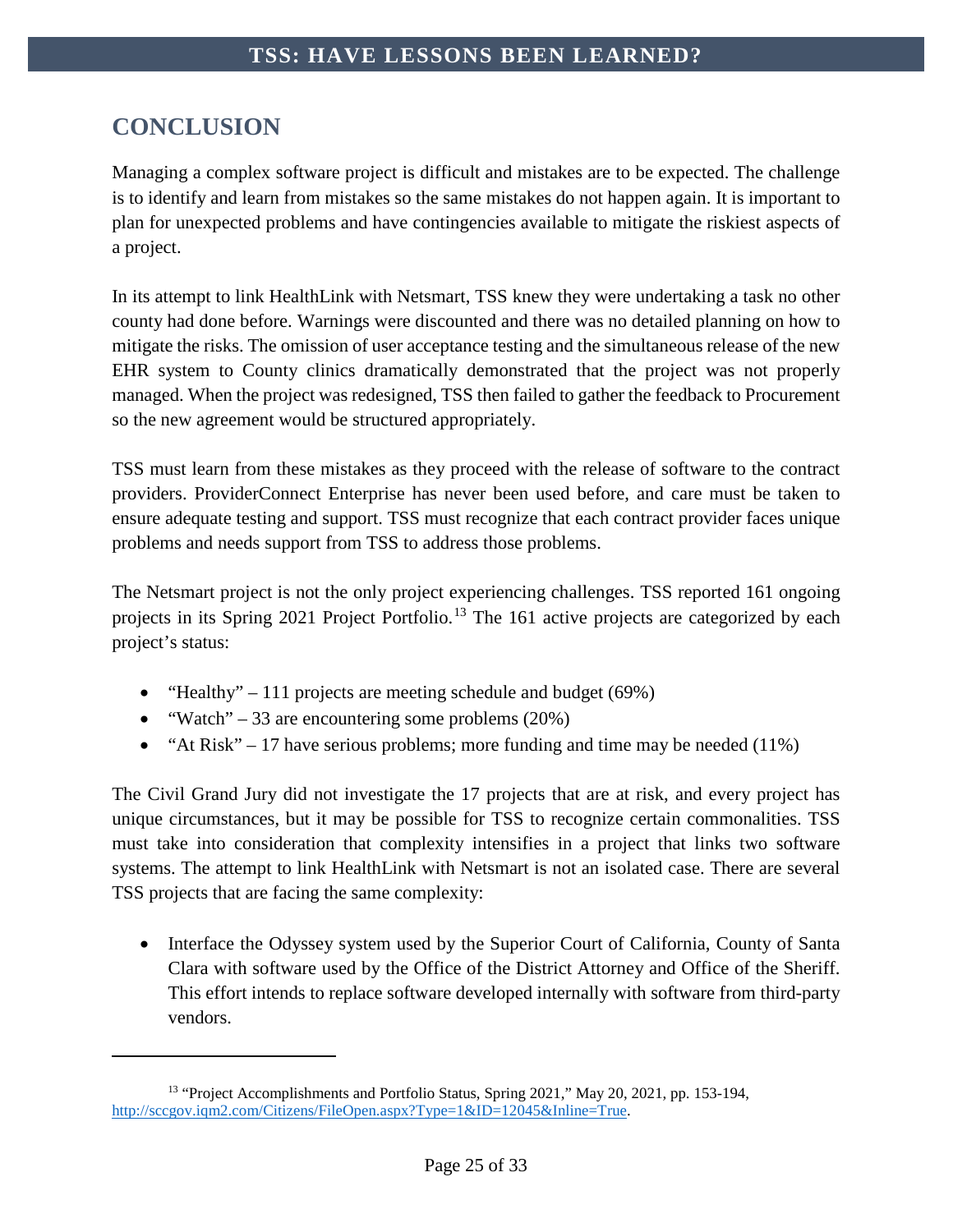- The Property Tax Assessment System will purchase a third-party system that must interface with software purchased from other vendors.
- The Jail Management System is a multi-faceted system that involves inmate intake, booking, tracking, as well as other components. Some of the software will be from vendors, while parts of the system will be developed by TSS and the IT staff within the Office of the Sheriff.
- The Health and Hospital System plans to replace two financial systems with a single system.

In hindsight, it is easy to see mistakes. The challenge for TSS is to learn from past mistakes to avoid similar mistakes in the future.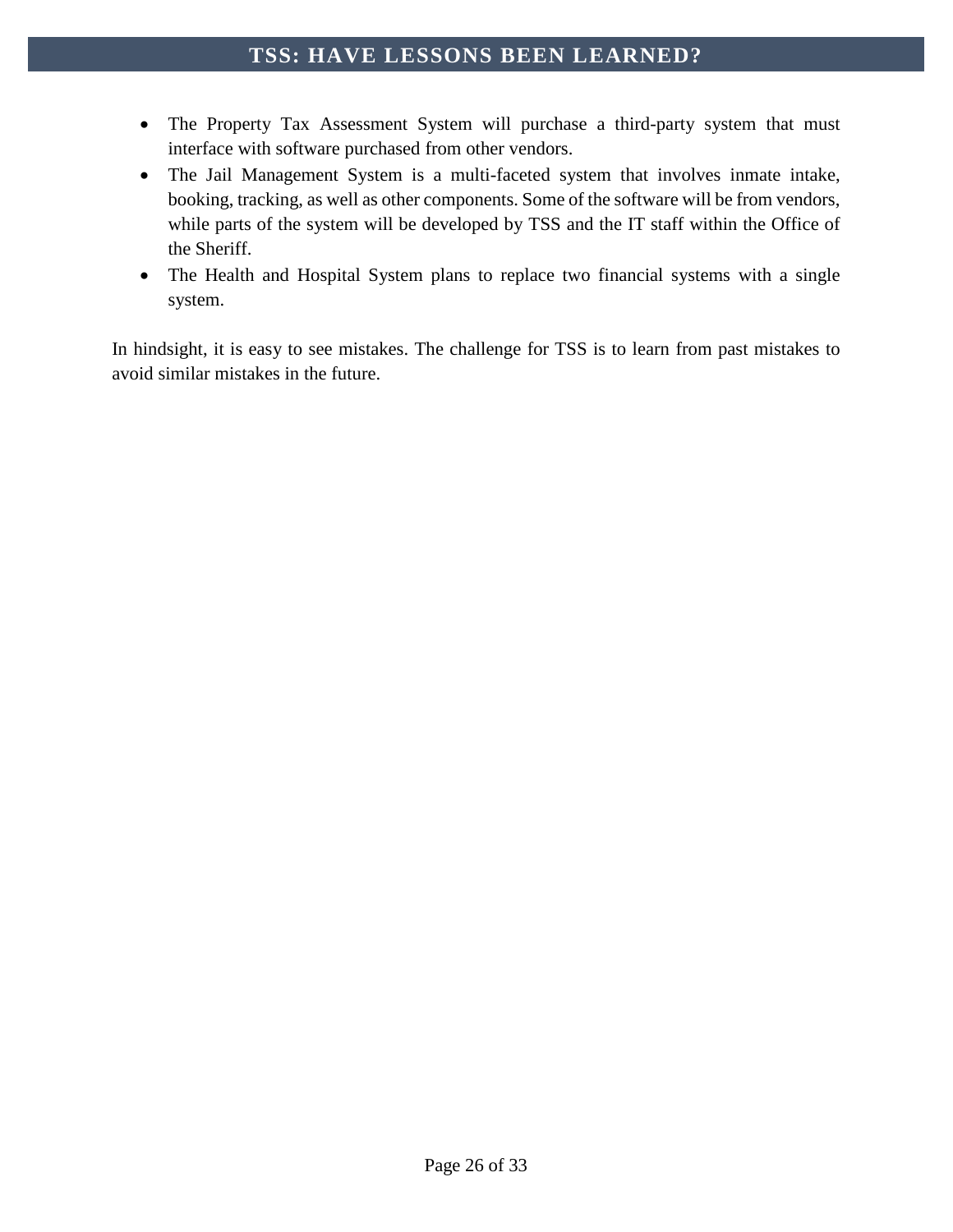# <span id="page-27-0"></span>**FINDINGS AND RECOMMENDATIONS**

# <span id="page-27-1"></span>**Finding 1**

TSS failed to recognize significant warning signs from staff and CalEQRO reports in its effort to link two systems from separate vendors. As a result, the system was not able to process Medi-Cal claims. Furthermore, the system did not satisfy federal privacy and state reporting requirements. This led to delays in billing, unanticipated additional work for County staff, and finally, a redesign of the system.

# **Recommendation 1**

When undertaking a new project, the County should add a requirement for a high-level feasibility analysis during the initial planning phase. In most cases, the analysis should include a survey of how other counties and organizations, with an emphasis on counties and organizations of a similar size, solved the problem. If no organization has used the approach being considered, explicit risk mitigation steps should be added to the project plan, and schedules and budgets should be adjusted accordingly. Resources such as CalEQRO and other state or independent auditors should be fully utilized to assess these risks. The County should develop a plan to establish these practices by June 30, 2022.

# <span id="page-27-2"></span>**Finding 2**

TSS did not follow project management best practices. There was no requirement that the project managers need project management experience. TSS used multiple project managers, none of whom had responsibility for the overall project. This complicated coordination and decision making.

# **Recommendation 2a**

The County should develop a plan to require anyone serving in a project management role to have sufficient project management experience and/or certification for the nature of the project. The County should develop this plan by June 30, 2022.

### **Recommendation 2b**

The County should develop a plan to require that each project have a single overall project manager who has relevant project management experience or certification. The plan should be established by June 30, 2022.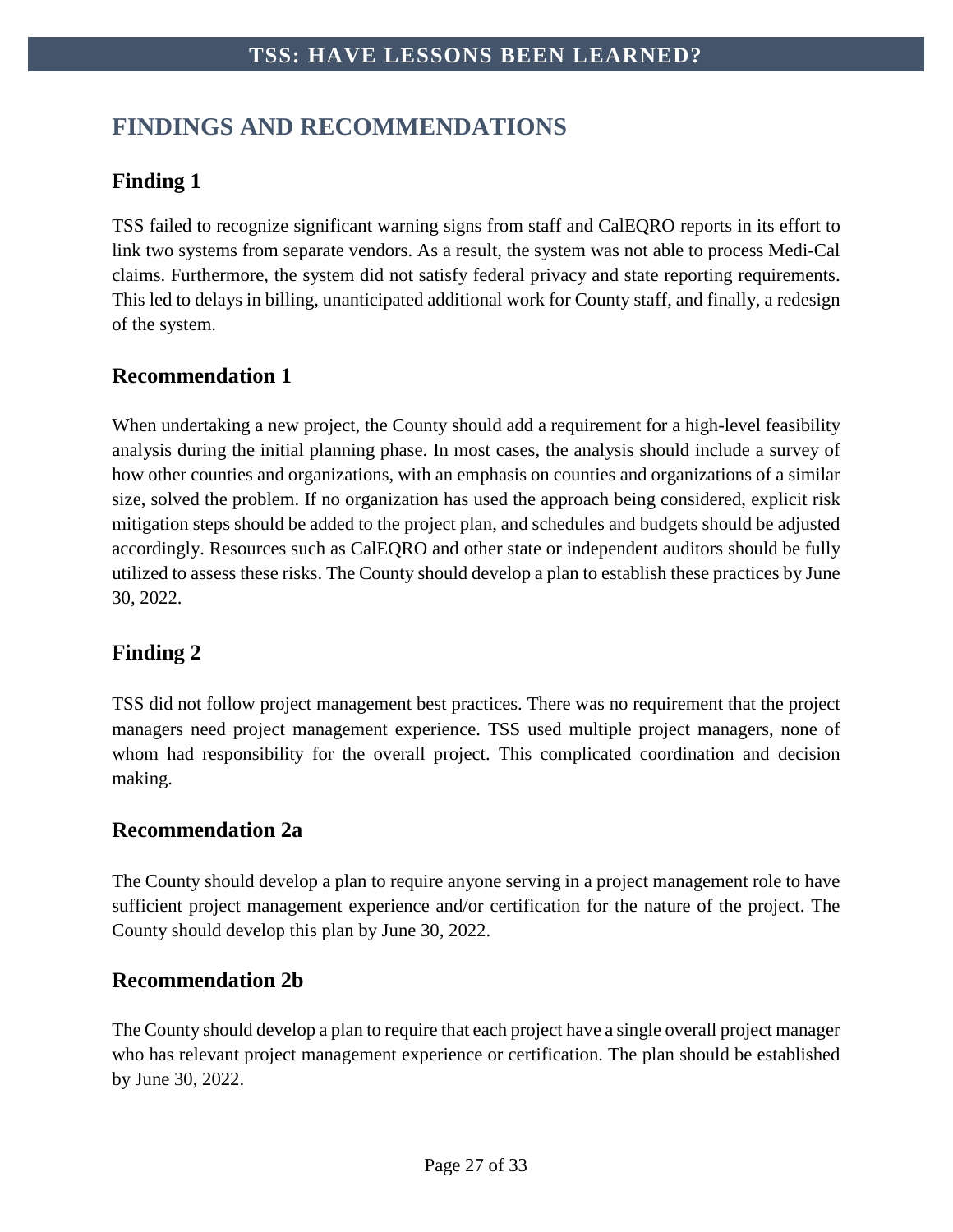# **Recommendation 2c**

If a project requires additional project managers, then the County should require a clear organizational structure that facilitates coordination and decision-making. The County should develop a plan to establish these requirements by June 30, 2022.

### **Recommendation 2d**

The County should verify that project managers follow the best practices defined by the County's own Project Management Center of Excellence. The County should monitor all projects and verify that all required items listed in the Governance Gates Checklist are completed by the project manager and approved by the executive responsible for the project. The County should verify the completion of required itemsfor existing projects and should develop a plan to monitor compliance with the County's own Project Management Center for Excellence criteria for current and future projects by June 30, 2022.

# <span id="page-28-0"></span>**Finding 3**

TSS did not have a process in place to prove that the new EHR system would work prior to deployment. TSS did not adequately test the integration of the HealthLink and Netsmart system before releasing it to Behavioral Health clinics. Management placed primary emphasis on meeting the project schedule rather than supporting a gradual system rollout. This led to halting the submission of Medi-Cal claims, which threatened the loss of tens of millions of dollars.

# **Recommendation 3a**

The County should develop a plan to require documenting user acceptance testing criteria at the start of a project. The testing should involve applicable clerical staff, with testing done in their work environment when possible. The schedule for this testing should account for staff availability. The County should develop this plan by June 30, 2022.

# **Recommendation 3b**

The County should develop a plan for situations where the user acceptance testing cannot be done in the users' work environment. This can, for example, call for releasing the system to a subset of a department's staff before releasing it to an entire department. The County should develop this plan by June 30, 2022.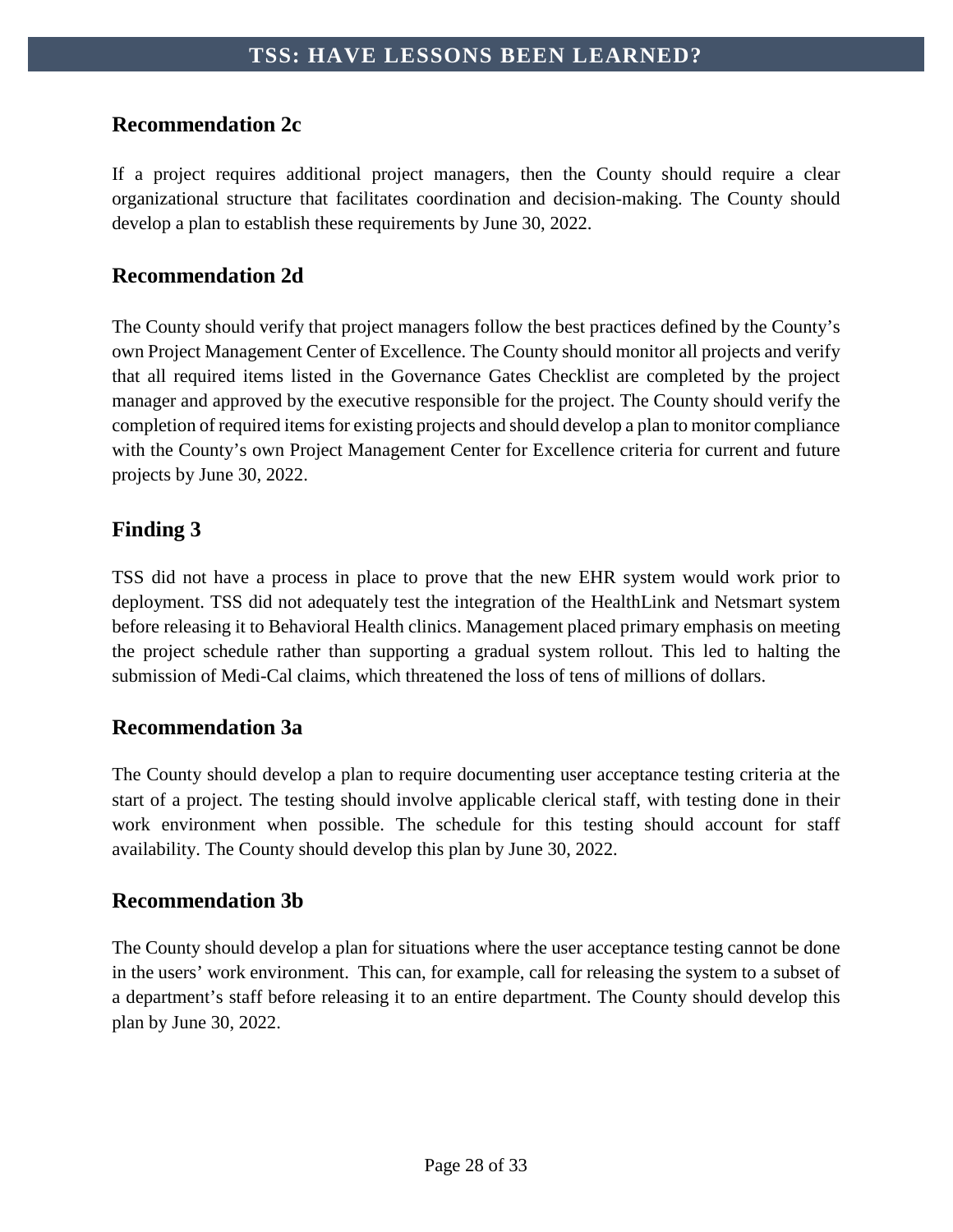# <span id="page-29-0"></span>**Finding 4**

TSS and Behavioral Health were not sufficiently engaged in the contract negotiations with Netsmart for the May 2019 agreement. Lacking detailed input from project management on resources and scheduling for the analysis and training work, Procurement eliminated these tasks from the agreement. This elimination contributed to delays and required the subsequent negotiation of three additional agreements to address these shortcomings.

# **Recommendation 4a**

To ensure that Procurement is prepared to negotiate with vendors, the County should develop a plan that requires an analysis of technical staff needed to complete and deploy the project. This plan should include escalation procedures to be followed when Procurement is not provided the information it needs. The County should develop this plan by June 30, 2022.

### **Recommendation 4b**

When the County intends to have County staff train their colleagues on how to use a new system, the County should first determine if staff is available to do the training. If staffing is not available, either additional consultant support must be included in the agreement negotiated with the vendor or the project schedule should be revised. The County should develop a plan for this scenario by June 30, 2022.

### **Recommendation 4c**

The County should investigate the feasibility of negotiating vendor contracts that include a bonus for on-time and successful completion of all parts of an IT project, even if the vendor is not responsible for them. This would incentivize outside vendors to provide TSS project management with complete information about what is needed from all parties to bring projects to successful conclusions. The County should report on its investigation of this approach by June 30, 2022.

# <span id="page-29-1"></span>**Finding 5**

TSS underestimates the amount of future work necessary to support integrating the contract providers' EHRs with the County's Netsmart system. There is a risk that if the transition team is not properly staffed, there will be further delays and the work done by contract provider clinics will be disrupted.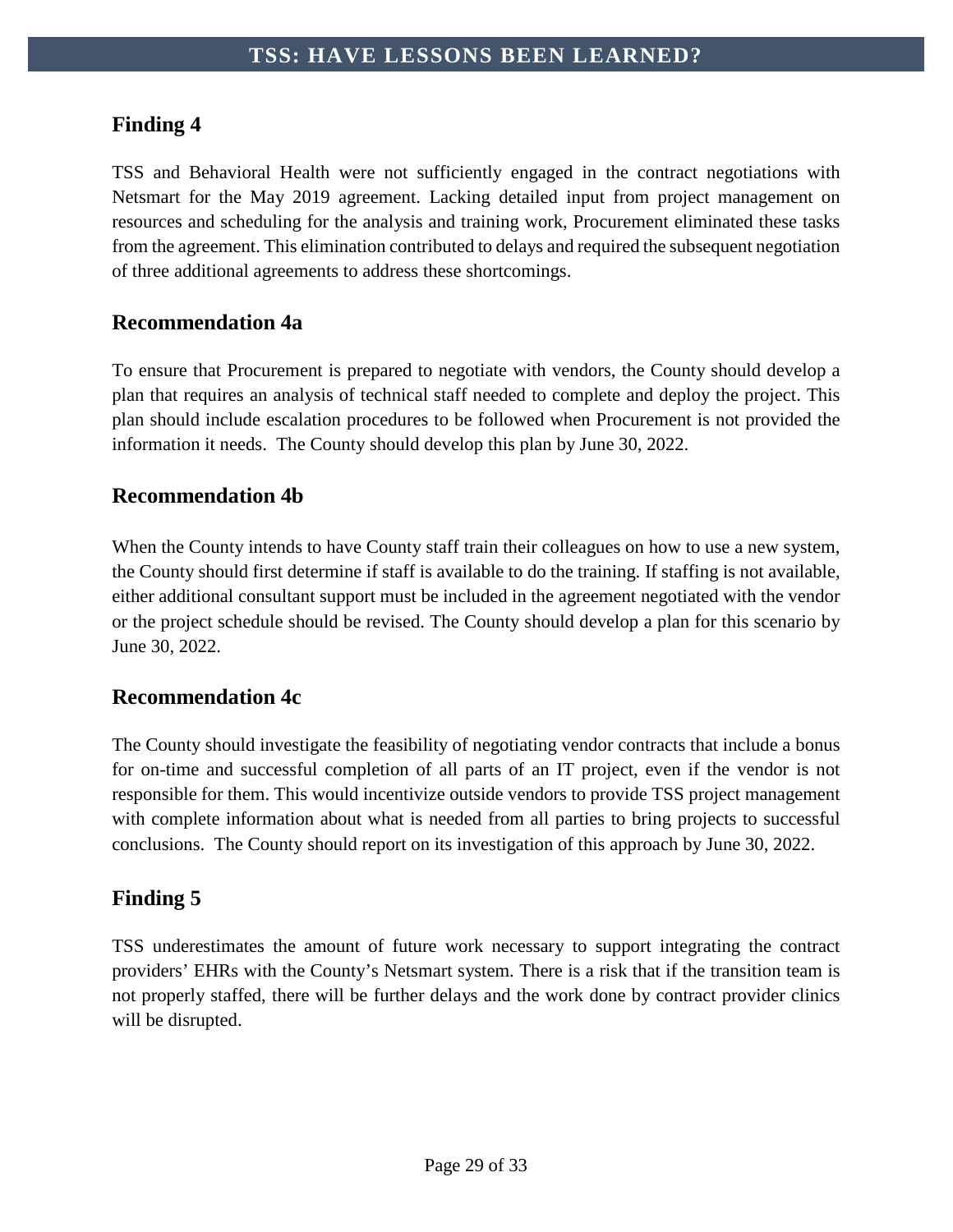# **Recommendation 5a**

The County should conduct a risk assessment to identify threats to the objectives of the ongoing project. Potential responses to those risks should be captured in a risk management plan for this project. The County should develop a plan that evaluates the future risks of this project by June 30, 2022.

# **Recommendation 5b**

The County should develop a plan to ensure that contract providers are informed as decisions are made about what work needs to be done by the contract providers, what work will be done by the County, who will pay for the work, and when the work will be scheduled. The County should develop the plan by June 30, 2022.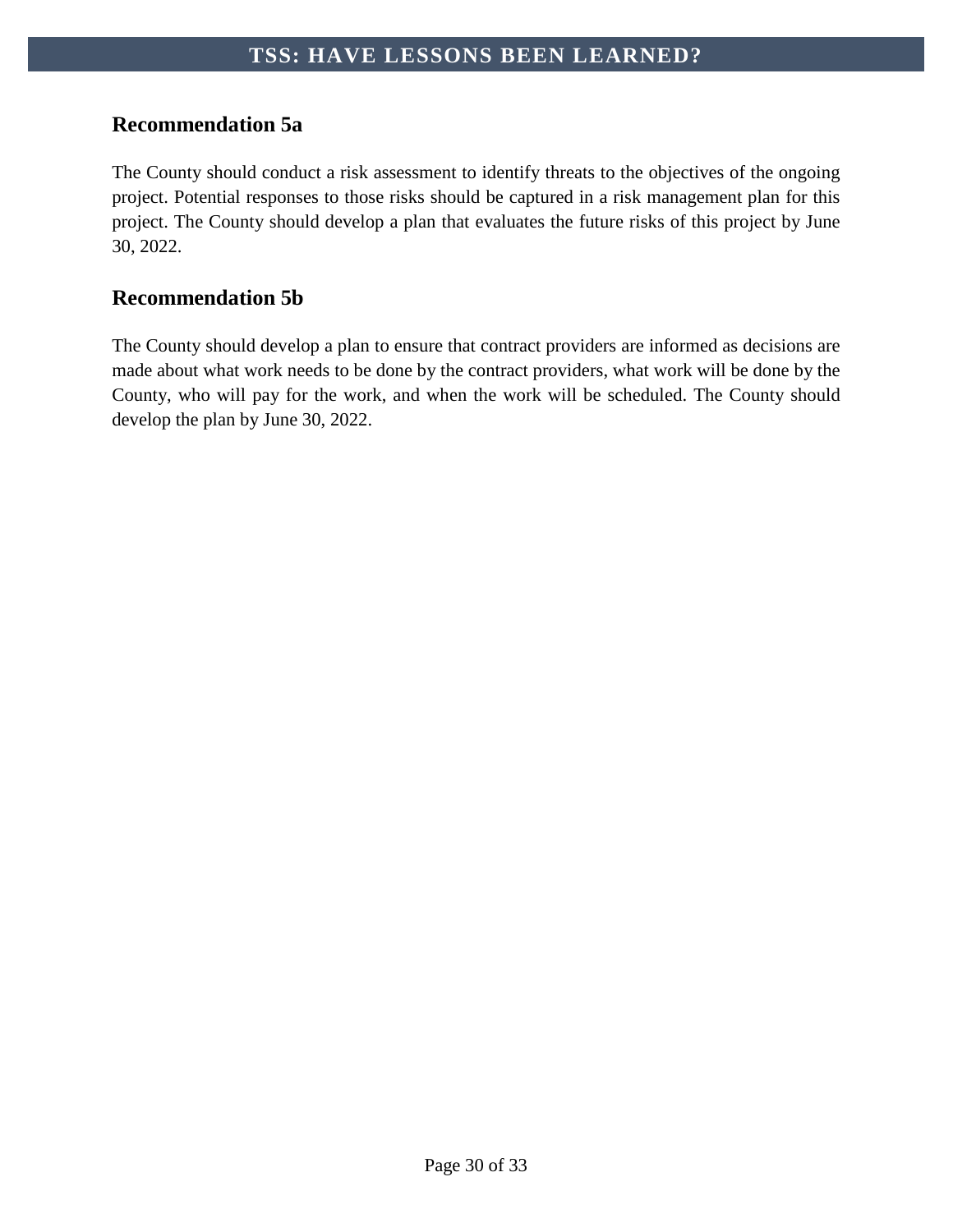# <span id="page-31-0"></span>**REQUIRED RESPONSES**

**Pursuant to Penal Code sections 933 and 933.05, the Civil Grand Jury requests responses as follows from the following governing bodies:**

| <b>Responding Agency</b>  | Finding       | <b>Recommendation</b>                                          |
|---------------------------|---------------|----------------------------------------------------------------|
| The County of Santa Clara | 1, 2, 3, 4, 5 | $\vert 1, 2a, 2b, 2c, 2d, 3a, \vert$<br>3b, 4a, 4b, 4c, 5a, 5b |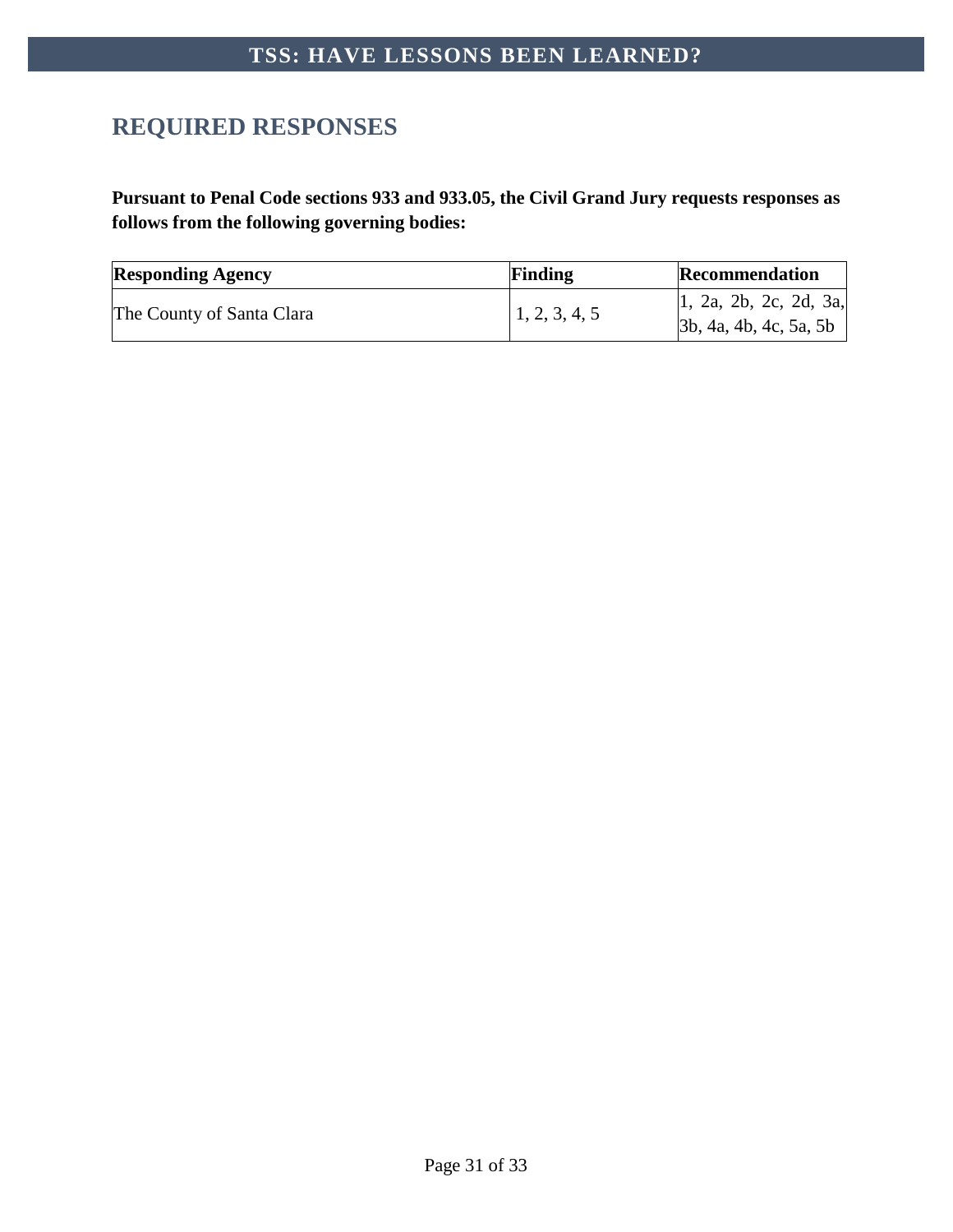# <span id="page-32-0"></span>**APPENDIX: Project Manager Responsibilities**

The following section is from the May 2017 Netsmart Agreement.<sup>[14](#page-32-1)</sup>

#### 9.1.2 Project Manager

The Santa Clara Project Manager will provide overall project management and leadership for the Santa Clara tasks as associated with this project.

The Project Manager should exhibit strong leadership characteristics including the ability to organize, lead, motivate and inspire others to execute their tasks despite obstacles. Additionally, they should exhibit solid planning and communication skills. While a background in project management is not necessary it can be helpful.

They will have the following responsibilities on the project:

- a) General Project Oversight
- b) Communicate Project Goals, Successes, and Issues
- c) Distribution of Materials and Communication to the Santa Clara Project Team
- d) Resource Allocation and Management of all Santa Clara Resources
- e) Coordinate and Schedule all Plexus Project Events (in collaboration with Netsmart Project Manager)
- f) Manage the Project Schedule from the Santa Clara Point of View
- g) Ensure All Implementation Decisions are in Best Interests of Santa Clara
- h) Monitor Project Related Decisions concerning Santa Clara Resources, System Design, and **Priorities**
- i) Serve as the Focal Point for all Internal Installation Questions and Concerns
- j) Attend all Plexus Project Events
- k) Contribute, Review & Signs Plexus Event Summaries
- l) Ensure Santa Clara Tasks are Completed on Time
- m) Direct Project Decisions
- n) Approve or Denies Change Management Requests
- o) Provide Risk Identification
- p) Provide Risk Mitigation

 $\overline{a}$ 

q) Complete Plexus Event Satisfaction Surveys

<span id="page-32-1"></span><sup>&</sup>lt;sup>14</sup> "Agreement between the County of Santa Clara and Netsmart Technologies, Inc.," May 15, 2017, pp. 114-115.